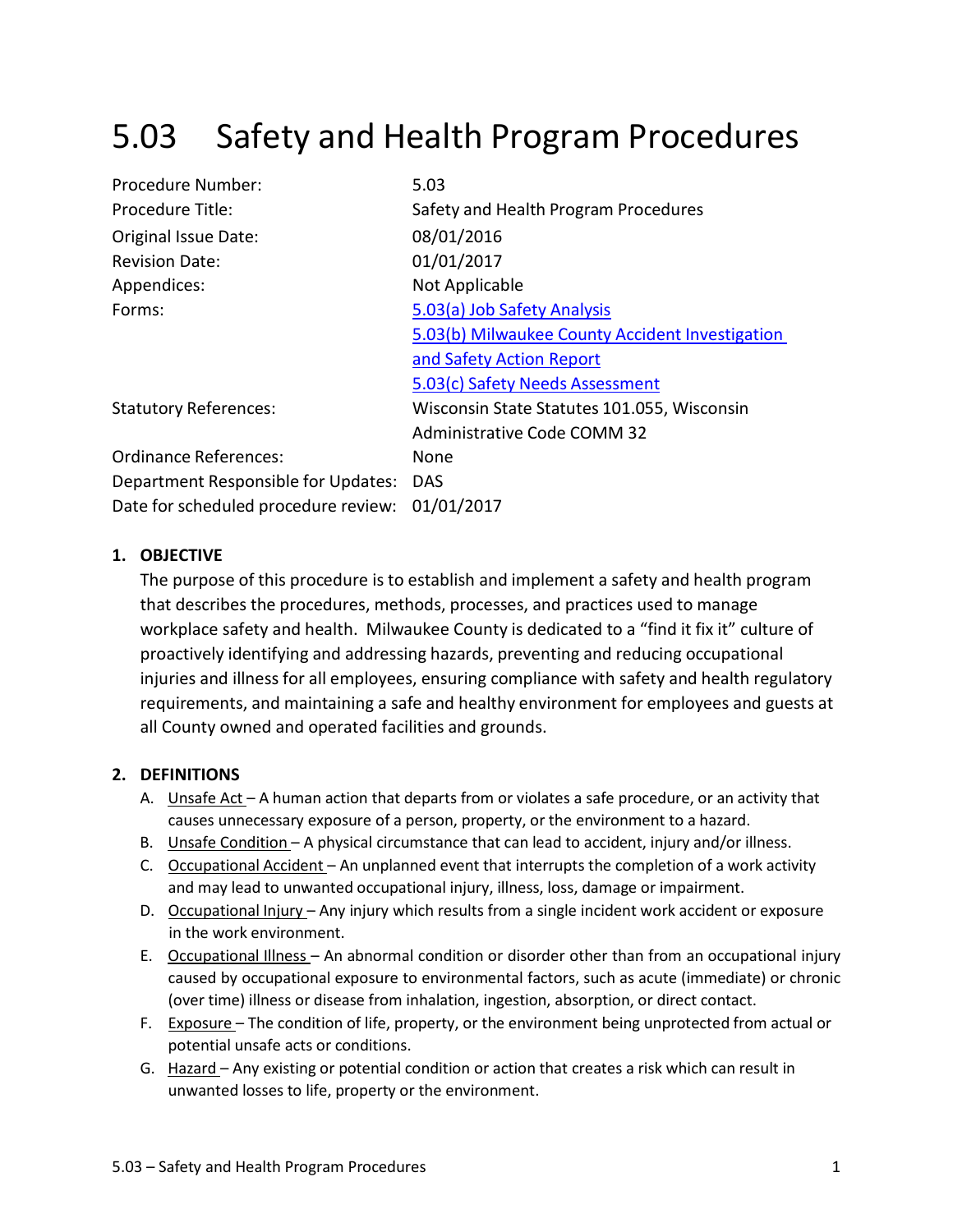- H. Risk Uncertainty about outcomes that can either be negative or positive.
- I. Safety A condition whereby measures are or have been taken to ensure prevention of personal harm, hazardous exposures, physical property, environmental impairments, or other losses. Freedom from danger, risk, accidents, injuries, and health.
- J. Health Freedom from physical disease, illness or pain.
- K. Department. The Department of Administrative Services.
- L. Safety Action The steps that are taken to remove the cause or causes of an existing nonconformity or other undesirable situation. Safety actions address actual problems. In general, the safety action process is a problem-solving process.
- M. Find It Fix It The act of proactively identifying and addressing potential safety hazards and/or property issues prior to the occurrence of loss.
- N. Near Miss Near misses describe incidents where no property was damaged and no personal injury sustained, but where, given a slight shift in time or position, damage and/or injury easily could have occurred.
- O. Engineering Controls Features of the work environment and job itself that have been included by design to attempt to eliminate hazards or reduce exposure to hazards.
- P. Administrative Controls Measures used to reduce the time an employee is exposed to a hazardous environment or job setting, such as by manipulating the work schedule or work practice.
- Q. Root Cause The one step in a sequence of events without which the accident would not have occurred.
- R. Contributing Cause Other concerns that must also be addressed in considering why an accident occurred.
- S. Direct Costs-Accident and incident cost factors consisting of recognizable and definite losses involving operational, monetary and physical items of value.
- T. Indirect Costs Accident and incident cost factors that are definable, however may not be easily recognized or foreseen. They are in addition to direct accident and incident costs. Examples of indirect costs include: lost time by fellow employees, supervisor's time to investigate, training a substitute worker, poor efficiency due to break-up of crew, hiring costs, overtime to make up production, failure to meet deadlines/fill orders, loss of good will, loss of production, overhead costs while work disrupted, and downtime.

# **3. PROCEDURE**

- A. **Milwaukee County Written Safety and Health Commitment and Program Statement**
	- i. **Safety and Health Commitment –** Job safety and health starts with sound and meaningful commitment by upper management for the safety and health of employees. The written safety and health program, as developed, represents a course to be followed considering existing and anticipated operations and activities. It is to be utilized to guide and determine present and future decisions and objectives regarding the management of safety and the mitigation of loss.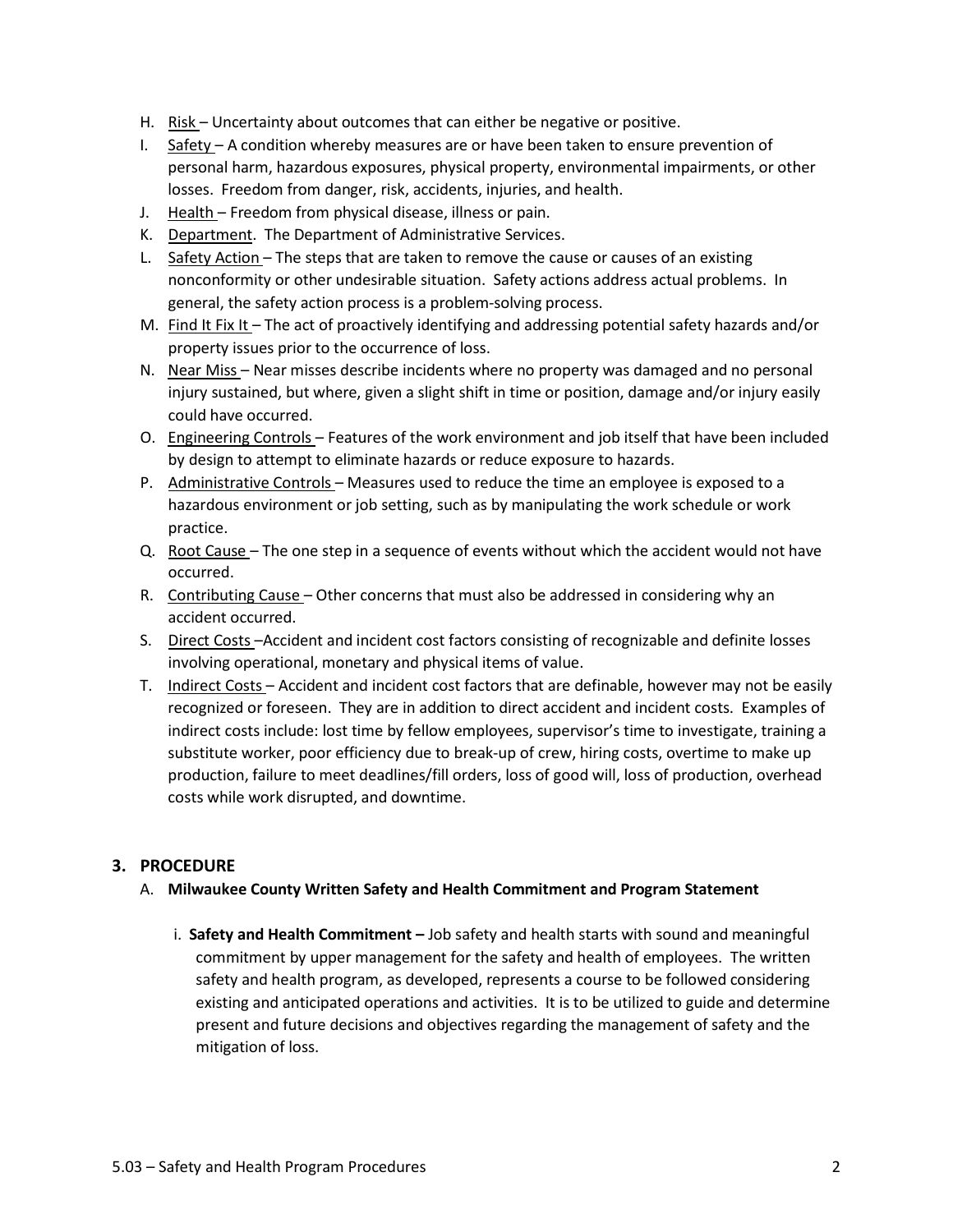The safety and health program statement has been created to note the overall purpose of Milwaukee County's safety and health procedures and inform all employees of their required active and ongoing participation. The program statement also reflects management commitment to safety and loss mitigation.

Administration shall ensure that the Milwaukee County safety and health program is made known to all employees upon hire and reinforced with employees no less than annually or as updates/changes are made. The program statement shall be posted in conspicuous places within each facility or operation where employees normally refer to posted information.

- ii. **Safety and Health Program Statement –** Milwaukee County is dedicated to a "find it fix it" culture of proactively identifying and addressing hazards, preventing and reducing occupational injuries and illness for all employees, ensuring compliance with safety and health regulatory requirements, and maintaining a safe and healthy environment for employees and guests at all County owned and operated facilities and grounds.
	- 1. This shall be accomplished through an on-going safety and health program.
	- 2. All Milwaukee County agencies and departments shall maintain compliance with all Federal, State, and local regulations.
	- 3. Milwaukee County places a high value on the safety of its employees and the public. No job or task is so important that an employee must violate a safety rule or risk injury or illness to get the job done.
- B. **Safety and Health Goals & Program Objectives –** Goals and program objectives should be established to carry out the safety health program statement. As developed, goals and program objectives will be supported and pursued by upper management, managers and supervisors, departmental safety professionals, and safety and health committees. Milwaukee County goals and program objectives include:
	- i. Reduce direct and indirect workers' compensation and other liability costs through accident, illness, and injury prevention programming.
	- ii. Develop and maintain department-wide support for all aspects of the safety and health program.
	- iii. Promote a "find it fix it" culture.
	- iv. Motivate, educate and train all employees to recognize, report and correct hazards and activities which could result in loss.
	- v. Engineer and administer safety and health into the design of facilities, operations, equipment usage/maintenance and job task performance.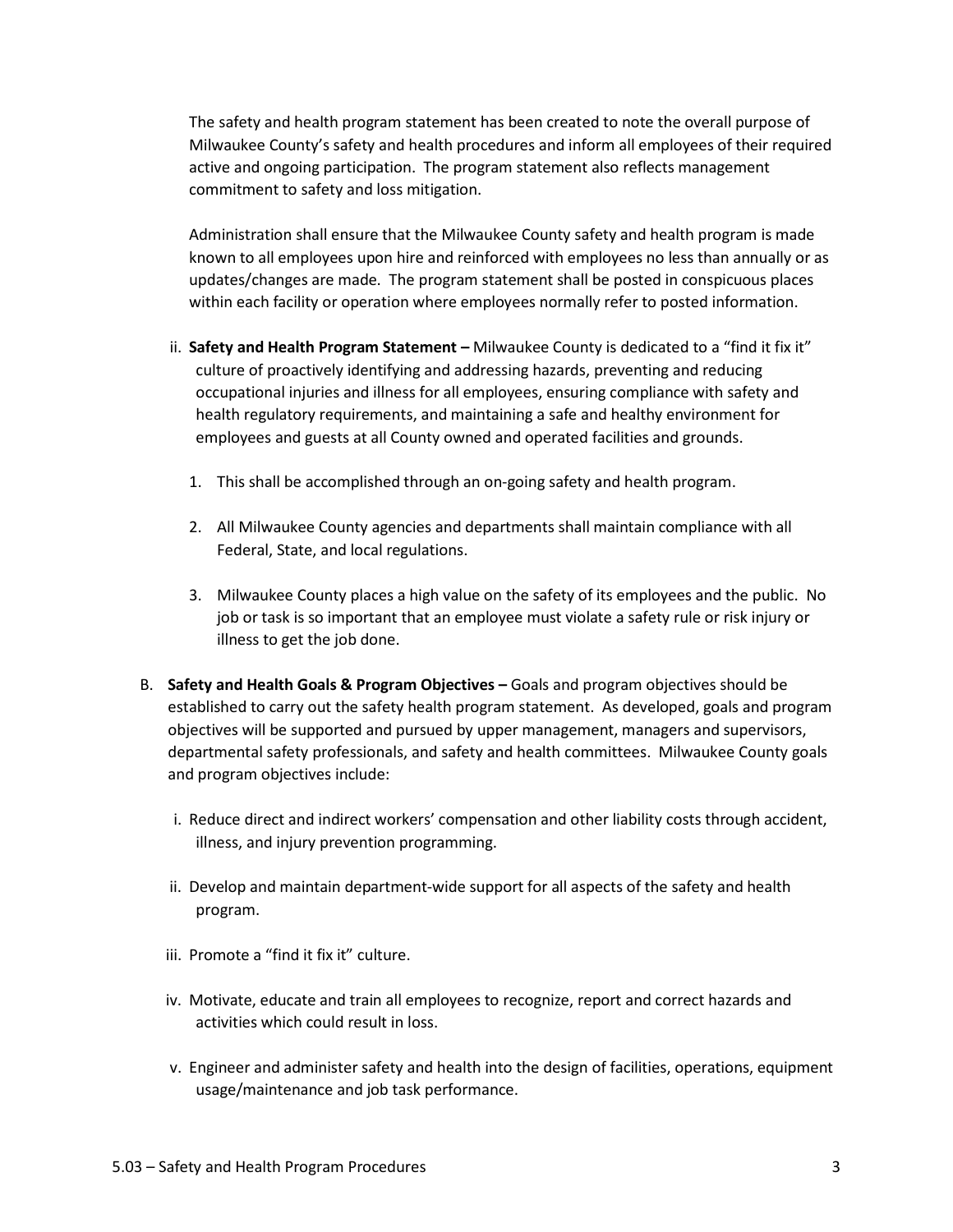- vi. Incorporate safety and health mitigation strategies into training, education and orientation program methods and techniques.
- vii. Comply with all Federal, State, and local laws, regulations, ordinances, etc., regarding safety and health, and exceed requirements when necessary based upon the necessity to manage safety and prevent losses.
- viii. Provide programs for inspection and maintenance of facilities, operations, job task performance, and equipment.

## C. **Safety and Health Partnership – A Team Approach**

i. **Partnership -** Safety and health requires a partnership or team approach to maximize effectiveness of invested time, efforts, and monies. To be successful, departments along with upper management, managers and supervisors, and employees must partner together. Individual departments are not standalone. Milwaukee County is one entity with all departments, part of the same team. This partnership will ensure the goal, a "find it fix it" culture of proactively identifying and addressing hazards, the prevention and reduction of occupational injuries and illness for all employees, ensuring compliance with safety and health regulatory requirements, and maintaining a safe and healthy environment for employees and guests at all County owned and operated facilities and grounds.

## D. **Responsibility, Accountability, and Authority**

- i. **Milwaukee County Departments –** All Milwaukee County departments are responsible for establishing, maintaining, and enforcing safety and health procedures, programs, and training specific to the hazards and/or exposures that individual workers throughout their department may encounter. Departments are accountable for ensuring compliance with all safety and health regulatory requirements as well as providing a safe and healthy work environment. Authority for establishing, instituting, implementing, managing, and maintaining the safety and health program, ultimately lies with all Milwaukee County employees and is further described below.
	- 1. **Upper Management –** Authority for establishing, instituting and enforcing safety procedures and program requirements is a function of the department director or managing administrator.

The Director or managing administrator has the authority to delegate programs, tasks, and activities to comply with applicable safety and health regulatory requirements and mitigate loss. Exceeding minimum requirements may be necessary to effectively mitigate a potential loss scenario.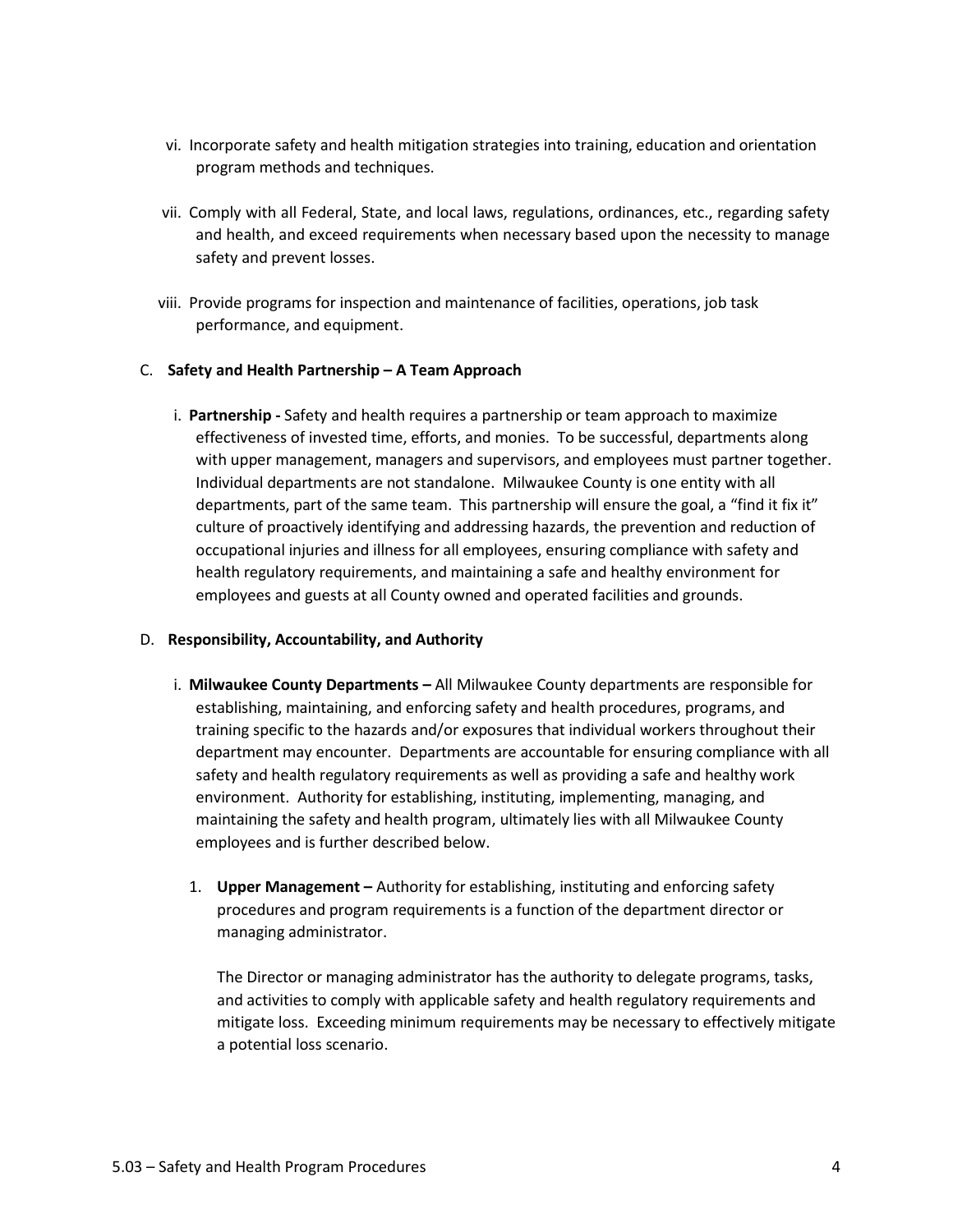Directors or managing administrators are responsible for ensuring that safety and health procedures and programs are established, maintained, and enforced. Public entity employers have the right or duty to supply a safe and healthy environment for employees and members of the public who frequent their facilities.

#### a. **Specific responsibilities may include but are not limited to:**

- i. Ensure that enough employee time, supervisor support and funds are budgeted for equipment, training, and carrying out the safety and health program.
- ii. Evaluate supervisors each year to make sure that they carry out their responsibilities as described in this program.
- iii. Ensure that incidents are fully investigated, and safety action is taken to prevent the hazardous conditions or behaviors from happening again.
- iv. Ensure that a record of injuries and illnesses is posted in the workplace. This information is kept and supplied via Risk Management.
- v. Set a good example by following established safety and health rules and attending required training.
- vi. Report unsafe practices or conditions to the supervisor of the area where the hazard was observed.
- vii. Promote a culture of "find it fix it."
- 2. **Managers and Supervisors –** Managers and supervisors have the direct authority to implement, manage, plan, and enforce safety and health program activities as instituted by the department director or managing administrator. They are therefore accountable for performing these activities.

Managers and supervisor are responsible for utilizing safety and health regulatory requirements, procedures, and programs in preventing accidents, injuries, and losses. They are also responsible for carrying out activities as directed and required to ensure the program's success.

#### a. **Specific responsibilities may include but are not limited to:**

- i. Ensure that each employee has received initial orientation before beginning work.
- ii. Ensure that each employee is competent and has received training on safe operation of equipment or tasks before starting work.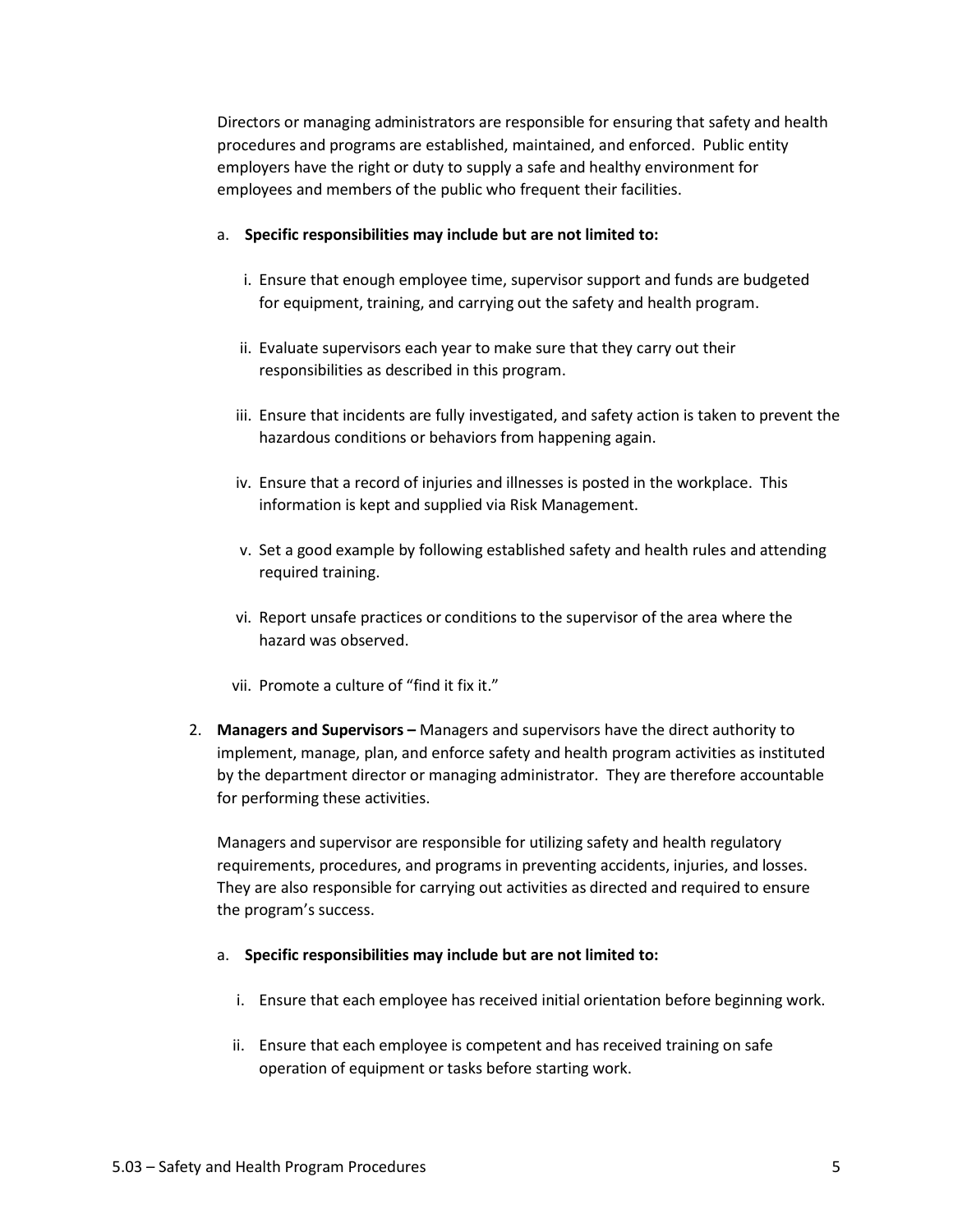- iii. Ensure that each employee receives required personal protective equipment (PPE) before starting work on a job task or duty requiring PPE.
- iv. Perform a daily safety check of the work area. Immediately address any hazards.
- v. Observe the employees you supervise while they are working. Promptly address any unsafe behavior. Provide additional training and take safety action as necessary.
- vi. Document employee safety as part of their evaluations.
- vii. Set a good example for employees by following the safety and health rules and attending required training.
- viii. Follow 5.04 Accident and Claim Reporting Procedures and investigate all incidents in your area within twenty-four (24) hours.
- ix. Accommodate all work-related injuries and maintain communication with injured workers on a routine basis. This includes follow-up and status determination after each medical appointment
- x. Talk to upper management and employees about changes to work practices or equipment that will improve employee safety and health.
- xi. Promote a culture of "find it fix it" by granting employees the ability to identify and address safety hazards or property issues in the workplace.
- 3. **Employees –** Employees can expect a safe and healthy work environment. They also can expect to be supplied with information on hazards or potential hazards that may cause them harm. Employees can expect to be protected from such hazards.

Employees are not permitted or authorized to create unsafe working conditions or to work in an unsafe manner. Employees must comply with all safety and health regulatory requirements, procedures, and programs. They must immediately report to appropriate management personnel all hazards, potential hazards, and all potential loss-causing conditions so that issues can be appropriately addressed.

- a. **Specific employee responsibilities may include but are not limited to:**
	- i. Follow the safety and health rules established by Milwaukee County. Immediately, report unsafe conditions or actions to your supervisor, departmental safety professional, or safety and health committee representative immediately.
	- ii. Immediately, report all near miss incidents to your supervisor.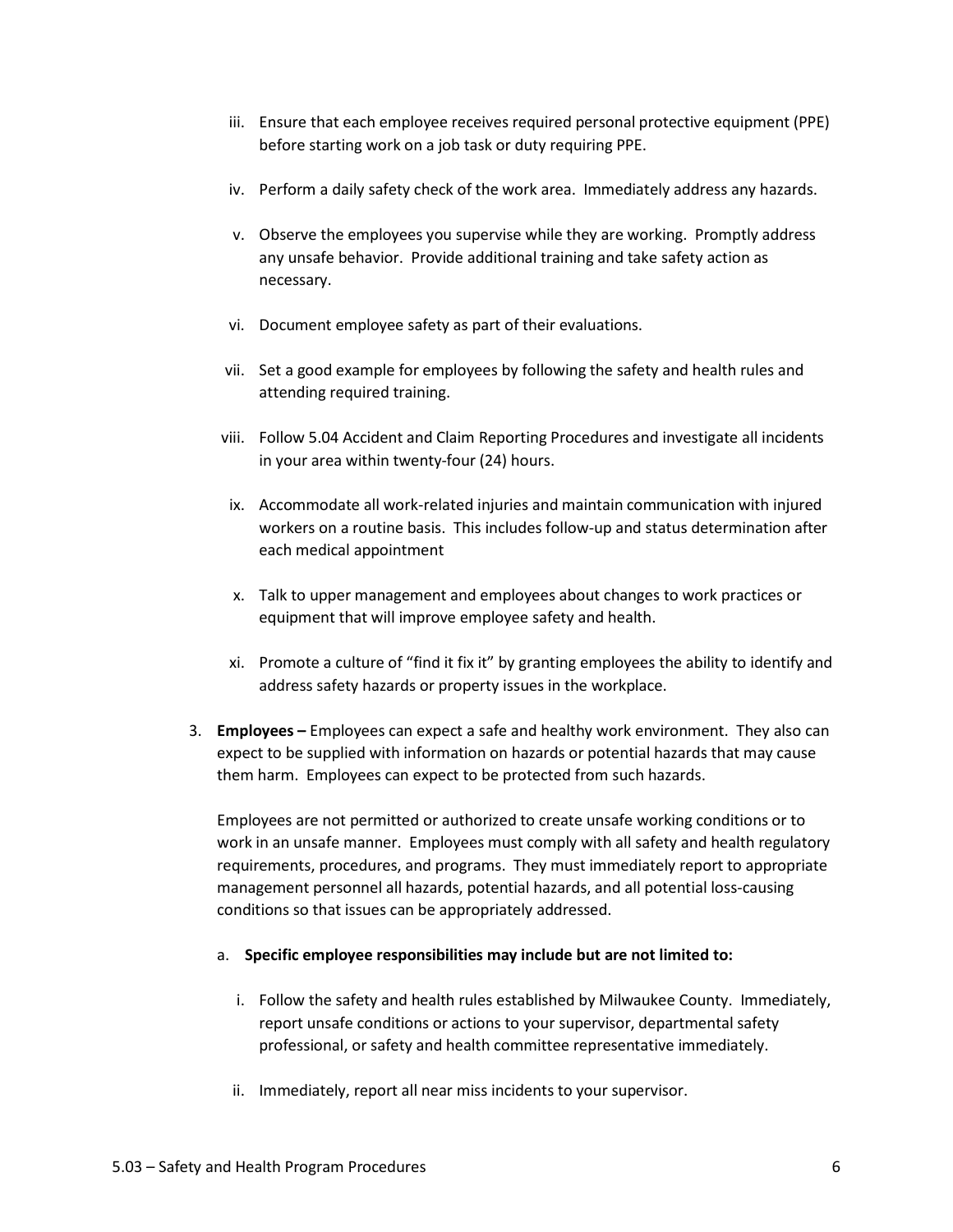- iii. Immediately, report all work-related injuries and illnesses to your supervisor, regardless of how minor they may seem.
- iv. Follow 5.04 Accident and Claim Reporting Procedures, provide all return to work slips and appropriate documentation to your supervisor after each medical visit, and maintain routine communication with your supervisor throughout the entirety of your workers' compensation claim.
- v. Always use personal protective equipment that is in good working condition when it is required.
- vi. Do not remove or bypass any safety device or safeguard provided for your protection.
- vii. Encourage your co-workers to use safe work practices on the job.
- viii. Make suggestions to your supervisor, departmental safety professional, safety and health committee representative, or management about changes that will improve employee safety and health.
- ix. Take initiative to identify and address safety hazards and property issues within your workplace, thus promoting a "find it fix it" culture. Remember, your personal safety comes first. Do not attempt to address any issue which creates a safety hazard for yourself.

## E. **Education, Engineering, Administrative Controls, and Enforcement**

- i. **Education** An understanding of occupational safety and health can be accomplished through an ongoing educational program. Whether is required by code or standard, or simply desired for purposes of preventing loss, the educational process is the key to a successful safety and loss mitigation program.
- ii. **Engineering** Where it is feasible, engineering controls are to be utilized as a primary means of protecting workers, members of the public and the environment from hazards and losscausing potentials.
- iii. **Administrative Controls** Where it is not justifiably feasible to immediately implement engineering controls to prevent hazards or protect employees from hazards, administrative controls will be required. Administrative controls many times are required for use in conjunction with engineering controls.
- iv. **Enforcement** Employees are not authorized or permitted to create unsafe conditions or perform work activities in an unsafe manner. Enforcement of safety and health standards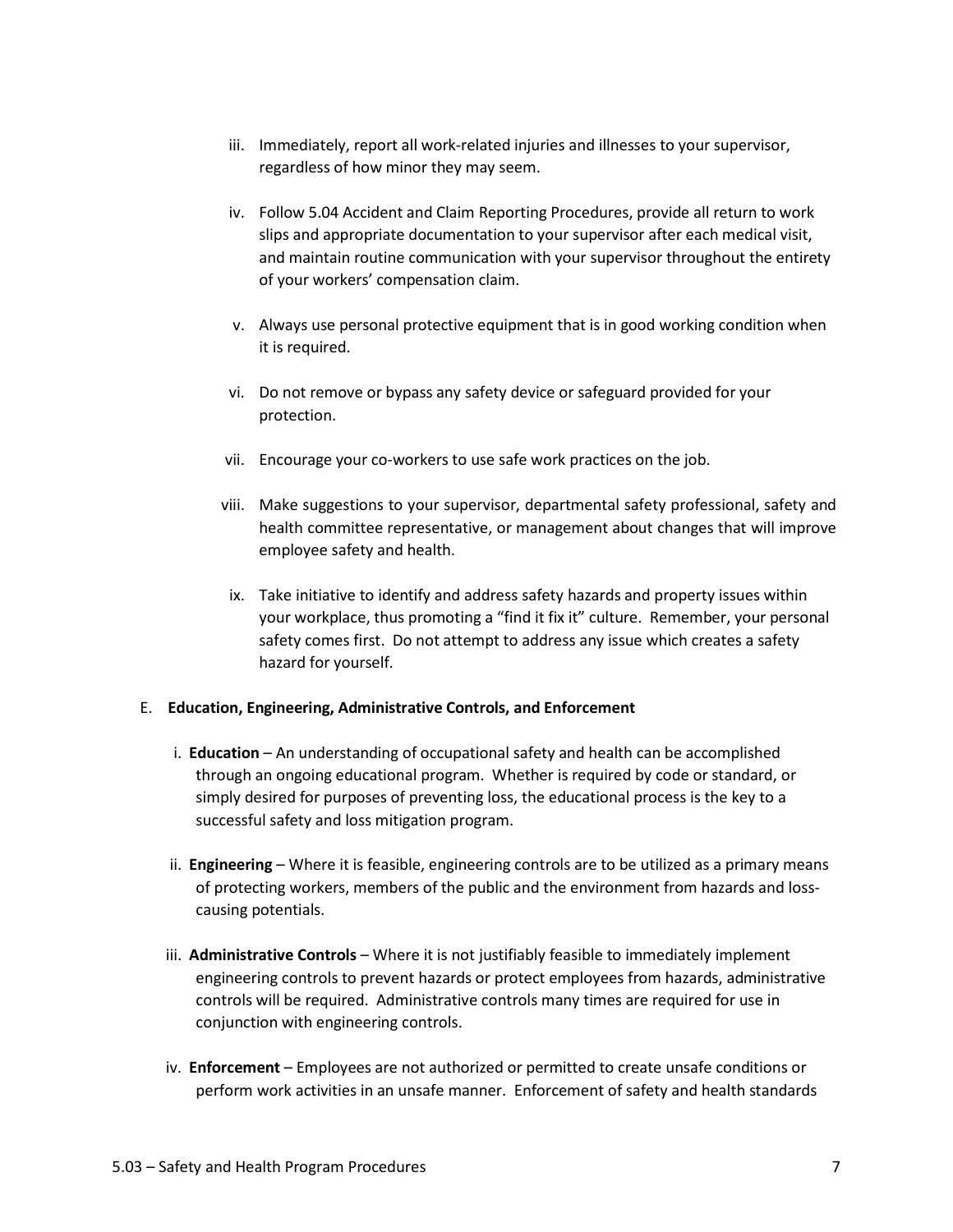and procedures by management is necessary to protect employees and facility or operational frequenters from injury.

The act of simply "offering" protection may result in injury to those who do not feel the need to accept the "offer" to be protected. Willful neglect of required safety and health provisions where imminent danger or serious hazards exist or where fatalities or serious injuries occur may warrant criminal as well as civil penalties. The consistent and comprehensive enforcement of the safety and health program is vital to our success.

- F. **Safety and Health Program Components –** Major elements of an effective safety and health program include: Management Commitment and Employee Involvement, Worksite Analysis, Hazard Prevention and Control, and Safety and Health Training.
	- i. **Management Commitment and Employee Involvement –** To achieve success, all Milwaukee County departments need to commit to the safety and health program. This starts with a top down approach. Upper management, followed by managers and supervisors, set the tone for safety and health performance, which is then reflected in employee behavior. Support generated at higher levels is one of the keys to a successful program.
		- 1. **Recommended Program Activities Include but are not limited to:**
			- a. Establish and implement the written commitment and program statements.
			- b. Post and communicate the program and commitment for all employees.
			- c. Include employees as participants in the safety and health program and partner with other departments to accomplish common goals.
			- d. Routinely participate and provide management and/or employee representation in established committees such as the Milwaukee County Joint Safety Committee or the Vehicle Accident Review Committee (VARC).
			- e. Establish requirements, goals, and objectives for the program.
			- f. Ensure that appropriate safety and health requirements will be enacted by all employees including managers and supervisors.
			- g. Assign responsibilities as needed for all aspects of the program as developed, including responsibilities for supervisors, managers and individual employees.
			- h. Recognize safety and health accomplishments and enforce non-compliance.
	- ii. **Worksite Analysis –** Determination of workplace hazards, whether by the employer or by an employee, is one of the initial steps to be taken in the process of preventing and controlling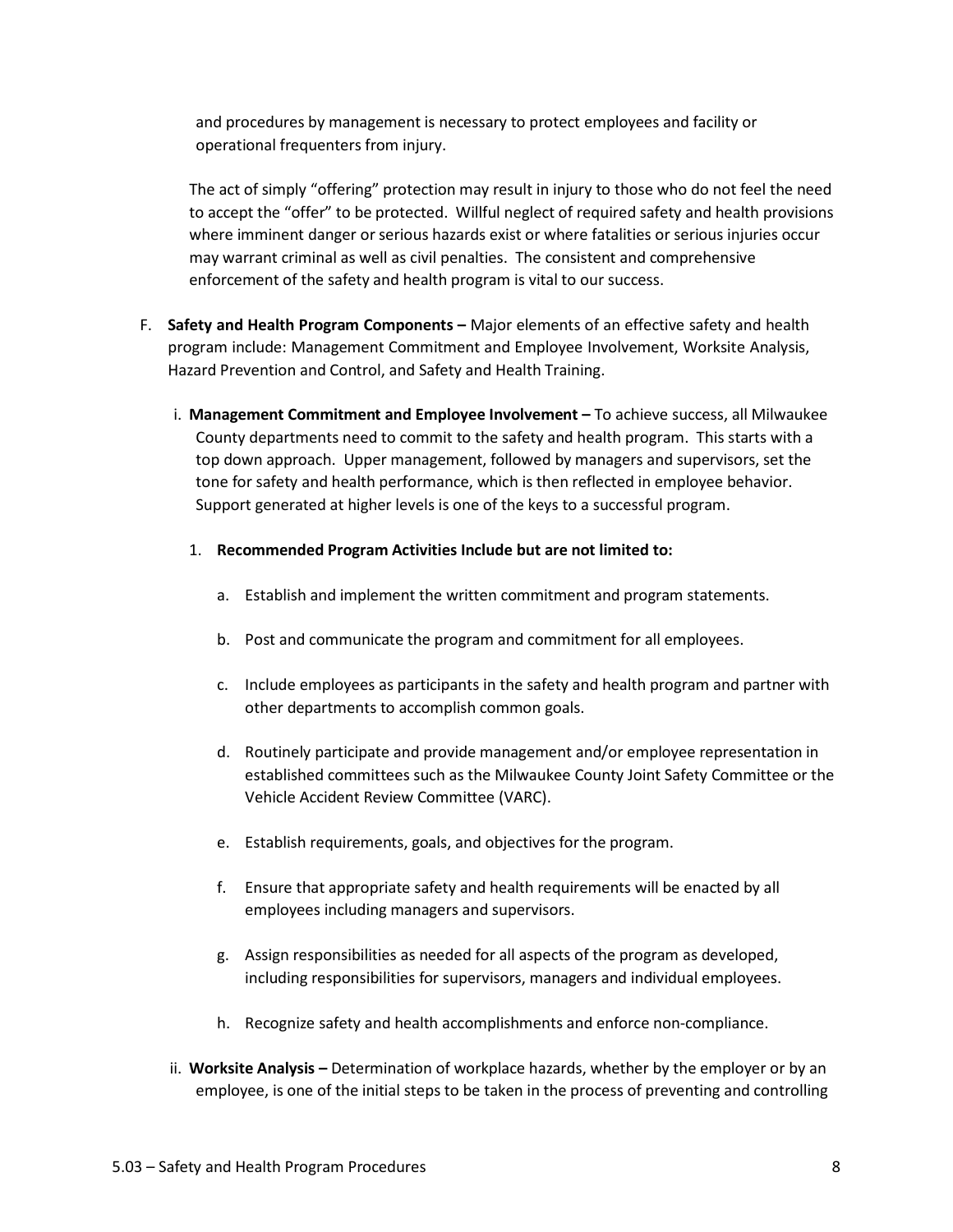accidents and injuries, as well as complying with regulatory requirements. Determination of facility or operation specific hazards or potential loss-causing factors is conducted to create targeted prevention programming.

Hazards can be identified through:

- Facility and operational safety surveys
- Periodic self-inspections and change surveys
- Development of job safety analysis
- Analysis of occupational accidents, injuries, illness and losses
- 1. **Facility and Operational Safety and Health Surveys** Initial and annual facility and operational safety surveys should be performed by either departmental safety professionals or trained in-house personnel such as facility or operations managers, area supervisors, or other members of management. Surveys should seek out where hazard exposures are and where work accidents, injuries, illnesses or other types of losses may occur. Surveys should also include recommendations for correction of determined hazards and/or loss-causing exposures.
- 2. **Periodic Self**-**Inspections and Change Surveys –** Frequent self-inspections and change surveys are also recommended and should be performed by either departmental safety professionals or trained in-house personnel such as facility or operations mangers, area supervisors, or other members of management. These individuals should be familiar with the survey area and its potential exposures to identify new or previously missed hazards and failures in hazard controls.

Change surveys will evaluate any changes to new equipment, production processes or the building structures. The purpose is to evaluate and examine the changed conditions and makes recommendations to eliminate or control any hazards that were or may be created because of the change.

Employees should also consider aspects of the jobs they perform, especially if duties change, and report potential exposures and new or previously missed hazards and failures in hazard controls.

3. **Job Safety Analysis –** A job safety analysis (JSA) is a procedure that helps integrate accepted safety and health principles and practices into a task or job operation. In a JSA, each basic step of the job is to identify potential hazards and to recommend the safest way to do the job. Other terms used to describe this procedure are job hazard analysis (JHA) and job hazard breakdown.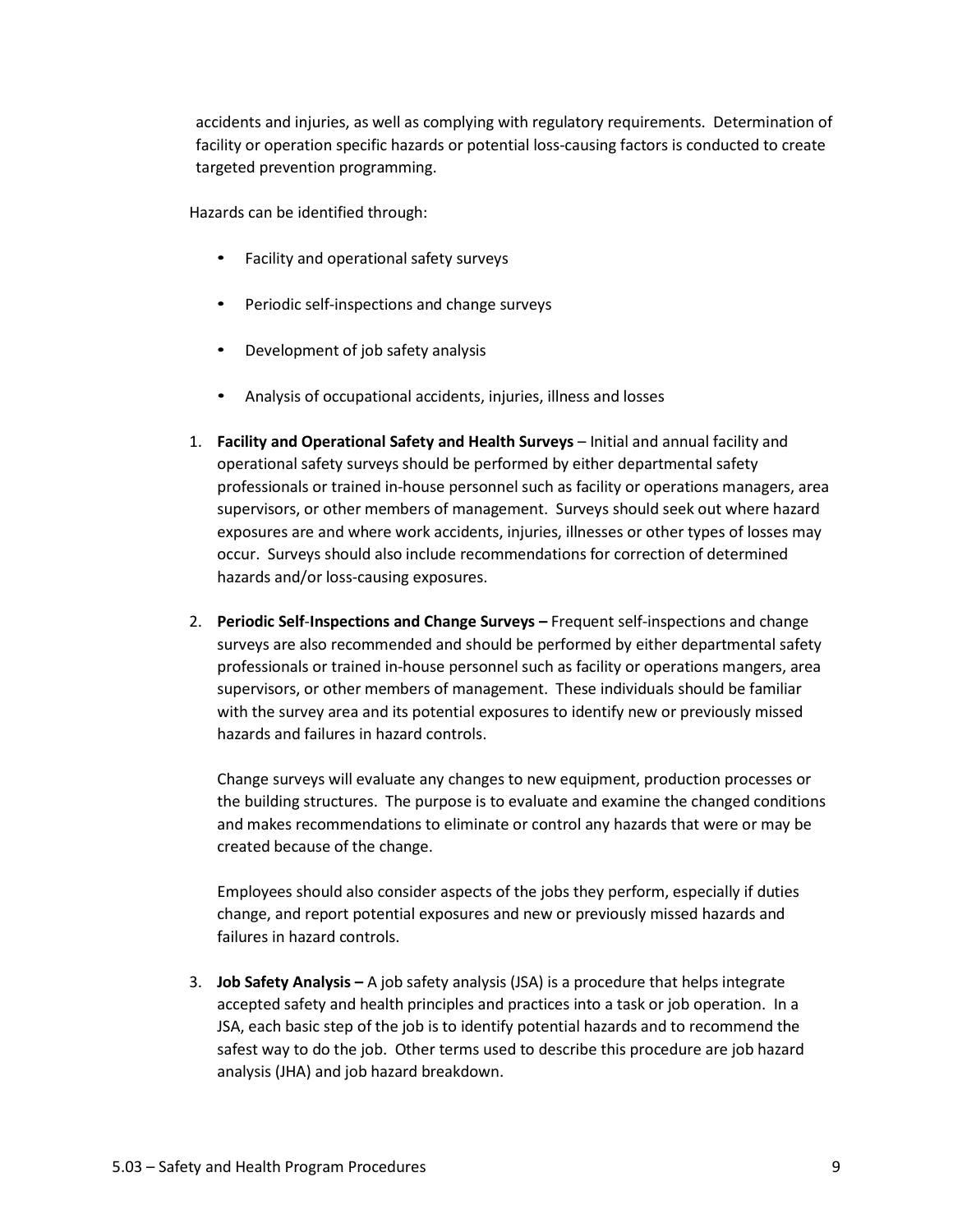JSAs have many benefits. The analysis process may identify previously undetected hazards and increase the job knowledge of those participating. Safety and health awareness are raised, communication between workers and supervisors is improved, and acceptance of safe work procedures is promoted.

Four basic stages in conducting a JSA are:

- Selecting the job to be analyzed
- Breaking the job down into a sequence of steps
- Identifying potential hazards
- Determining preventive measures to overcome these hazards
- a. **Job Selection for Analysis –** Ideally, all jobs should be subjected to a JSA. In some cases, there are practical constraints posed by the amount of time and effort required to do a JSA. Another consideration is that each JSA will require revision whenever equipment, raw materials, processes, or the environment change. For these reasons, it is usually necessary to identify which jobs are to be analyzed. Even if analysis of all jobs is planned, this step ensures that the most critical jobs are examined first.

Factors to be considered in setting a priority for analysis of jobs include:

- Accident frequency and severity: jobs where accidents occur frequently or where they occur infrequently but result in disabling injuries.
- Potential for severe injuries or illnesses: the consequences of an accident, hazardous condition, or exposure to harmful substances are potentially severe.
- Newly established jobs: due to lack of experience in these jobs, hazards may not be evident or anticipated.
- Modified jobs: new hazards may be associate with changes in job procedures.
- Infrequently performed jobs: workers may be a greater risk when undertaking non-routine jobs, and a JSA provides a means of reviewing hazards.
- b. **Breakdown of Job –** Each step of the breakdown for a job or activity should describe in detail and in the sequence of the task that is being performed.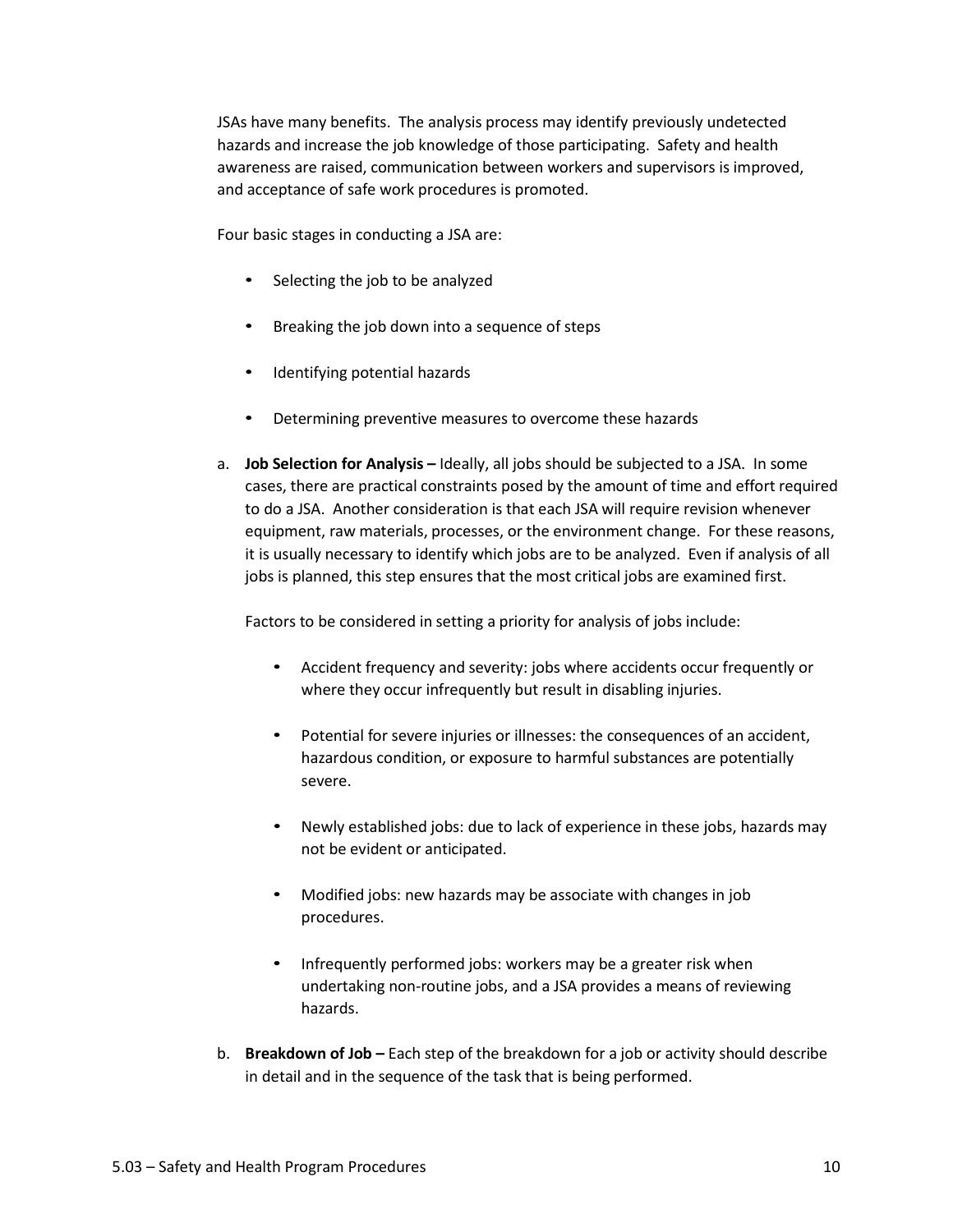Try not to create an overly detailed breakdown with unnecessarily lengthy and numerous steps. Also, attempt to avoid a breakdown which is too general and does not record the basic step-by-step process of the task or activity.

- c. **Hazard and Loss Potential Identification –** For each sequential step, identify and detail all potential hazards and potentials for loss. This includes physical, chemical business interruption/consequential damages, and environmental and monetary loss potential.
- d. **Preventive Measures –** The final stage in a JSA is to determine ways to eliminate or control the hazards identified. The generally accepted measures, in order of preference, are:
	- i. **Eliminate the Hazard –** This is the most effective measure. These techniques should be used to eliminate the hazards:
		- Choose a different process
		- Modify an existing process
		- Substitute with less hazardous substance
		- Improve environment (ventilation)
		- Modify or change equipment or tools
	- ii. **Contain the Hazard –** If the hazard cannot be eliminated, contact might be prevented by using enclosures, machine guards, worker booths or similar devices.
	- iii. **Revise Work Procedures –** Consideration might be given to modifying steps which are hazardous, changing the sequence of steps, or adding additional steps.
	- iv. **Reduce the Exposure –** These measures are the least effective and should only be used if no other solutions are possible. One way of minimizing exposure is to reduce the number of times the hazard is encountered. An example would be modifying machinery so that less maintenance is necessary.
- e. **Job Safety Analysis Utilization –** In order to be successful, job safety analysis must have management approval and be supported and enforced by managers and supervisor. Analyses must also be thoroughly reviewed with affected employees upon hire, change of job tasks and/or activities assigned, and no less than once annually.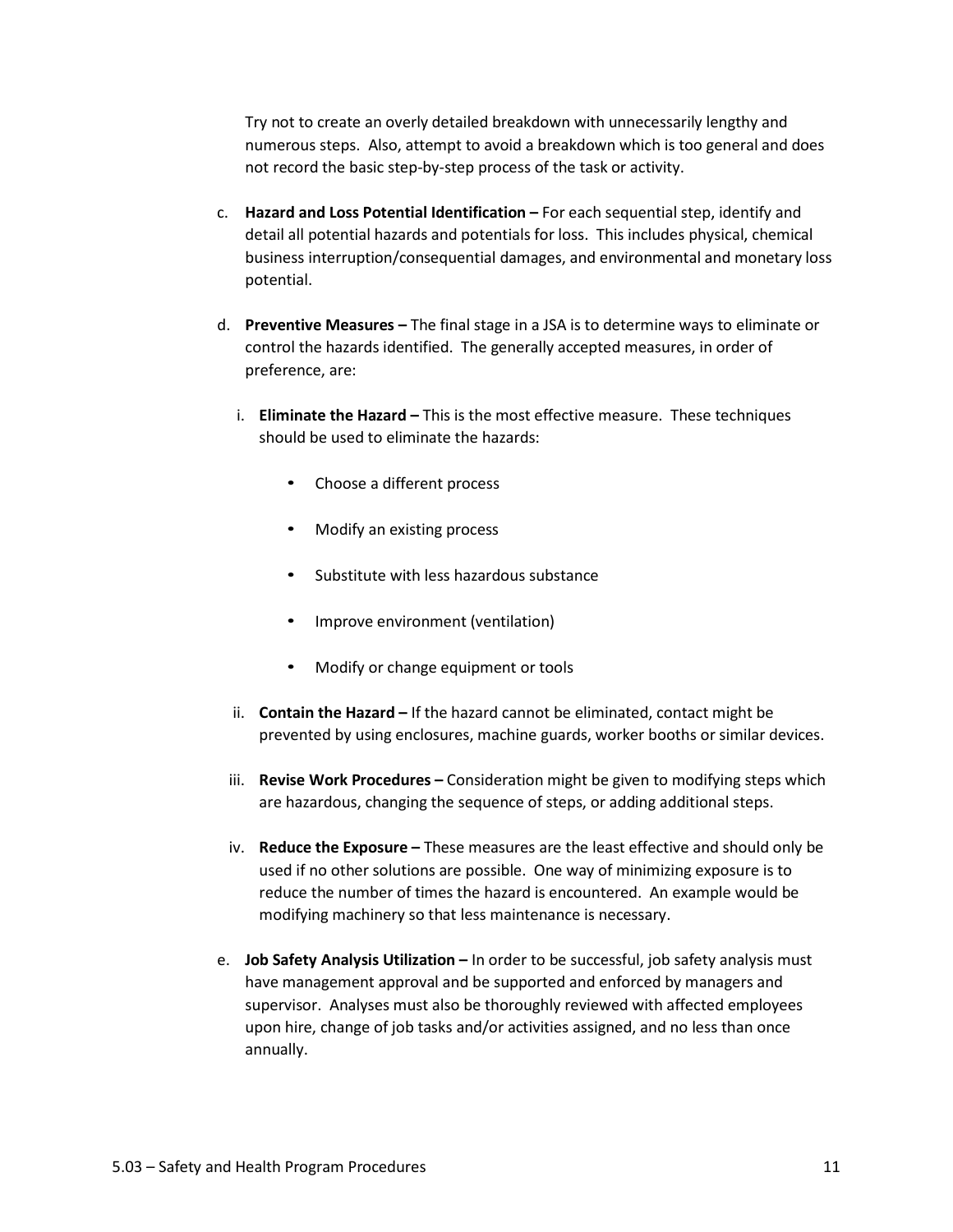Safety and health training should include the utilization of all relative job safety analyses for the operation, facility, and tasks being performed. Job safety analyses should be considered prior to facility, operation and job activity changes which will determine in advance the hazard and loss potential regarding the change.

When accidents, injuries, illnesses and/or losses occur, the job safety analysis should be reviewed for the job or activity(s) involved. Causation information can then be determined and strategies for future prevention and/or control can be developed.

Job safety analysis can also be used as a training tool. The topics and materials covered through JSAs are ideal for departmental safety and health meetings as well as tool box talks. For these reasons and many others, job safety analysis is the cornerstone to program success.

As job safety analyses are completed and exposure reviews of facilities and operation are performed, procedure topics can be determined. Procedures should then be developed and implemented. They should detail specific hazard prevention and compliance strategies as well as how to work safely in and around such hazards. Safety and health regulatory requirements compliance criteria should be stated in the analysis.

#### 4. **Analysis of Occupational Accidents, Injuries, Illnesses and Losses.**

a. **Reporting –** Directors and managing administrators shall ensure that all accidents, incidents and hazards which could cause or have resulted in employee or third-party injury, illness or loss are immediately reported to area, facility or operation management and supervision. All injured personnel shall receive prompt medical attention from any first-aid or CPR certified individuals present and as necessary from local emergency response agencies such as the paramedics, fire department, etc.

Employees shall immediately report all work injuries, illness, accidents, "near-miss" accidents, and hazards to supervision for investigation and safety action.

Accidents can, but do not always, result in occupational injuries, illnesses, or losses. An incident resulting from a single, instant event is typically an injury, while one that results from a prolonged exposure to a hazardous substance or environmental factor is an illness. A loss may be the result of an accident whether an injury/illness occurred or not. A loss in this context may result in property or environmental damage and/or other monetary loss.

Employee injuries that can occur from the performance of County employment duties may be considered work-related and may be compensable as per the State of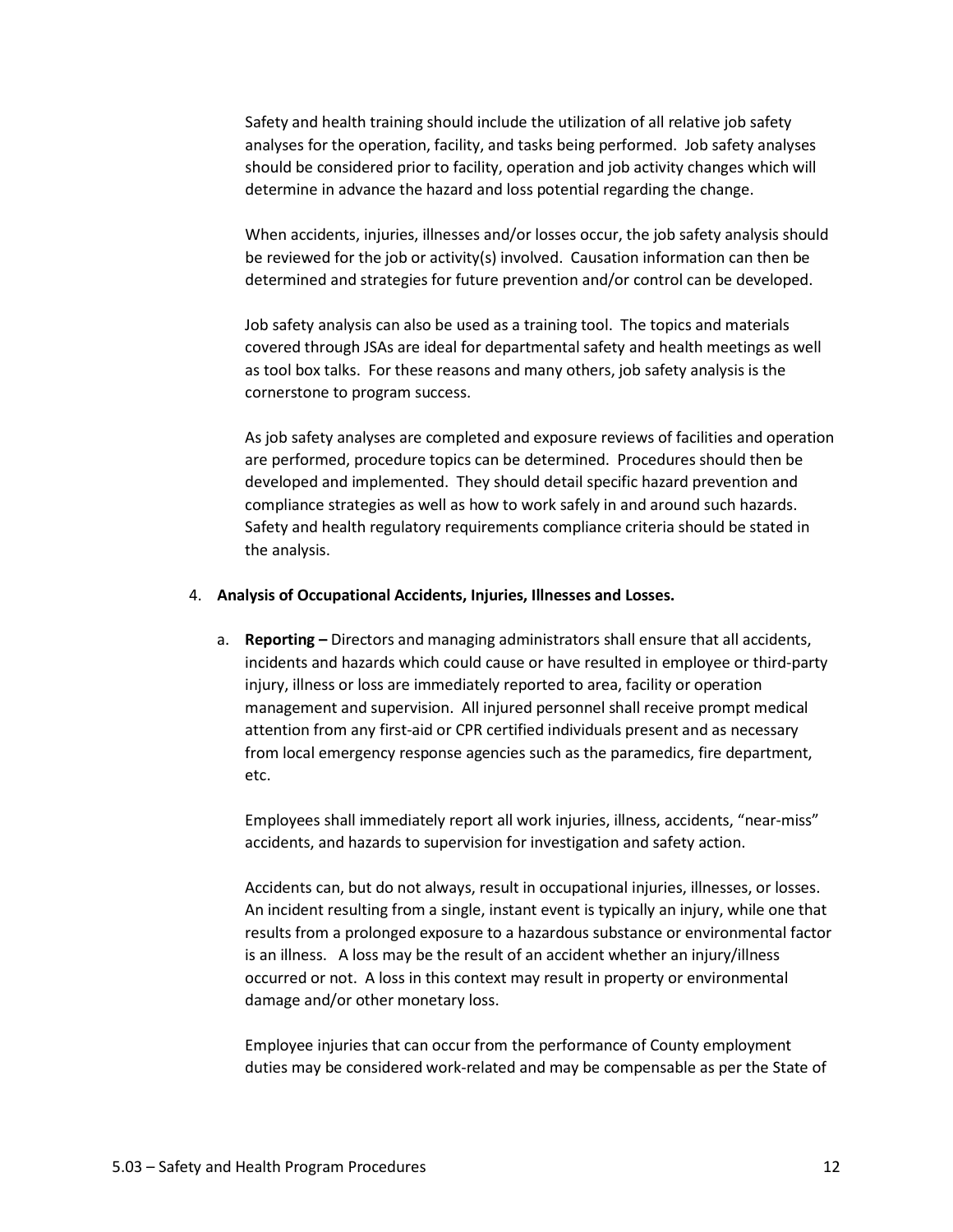Wisconsin Workers' Compensation Act. These injuries are referred to as occupational.

Employee injuries that occur outside the course and scope of the performance of County employment duties are not compensable under the Workers' Compensation Act and are referred to as non-occupational.

Milwaukee County is self-insured for Workers' Compensation. The County is therefore responsible for proper and expedient management, payment and processing of reported claims, in accordance with the State Workers Compensation Act.

Please refer to Milwaukee County Administrative Procedure 5.04 Accident and Claim Reporting for detailed instructions on Workers' Compensation Claim Procedures.

Injuries that occur to third parties (non-County employees) from County facilities or activities may represent a liability to the County. In the event of such occurrence, the local law enforcement agency should be contacted and a police report should be filed.

b. **Investigation –** Immediately upon notification of an accident, incident or hazard, management and supervision, department's designated safety and health professional or safety and health representative as appropriate and available, shall perform an investigation. Those performing the investigation should notify risk management and/or county legal counsel in case of a fatality, serious injury or potentially extensive exposure.

Where determination is made that an imminent danger or an immediate, lifethreating or severe injury-causing hazard exists, the operation, activity, facility, etc., shall be safely shut down. Access to all areas where such injuries, illnesses and losses could occur shall be prevented until safety actions are completed to eliminate and/or protect all individuals from physical, chemical and/or environmental unsafe acts, conditions or hazards. All safety action taken to remedy the hazard shall be performed utilizing appropriate safety and health practices and procedures to not cause additional injury, illness or loss.

Investigation into accident, incidents, and losses start the moment they occur or are reported. Accident investigation is necessary to:

- Determine the root cause(s) of the accident or loss;
- Gain knowledge of how to prevent similar incidents from being repeated;
- Develop information for future use in the event of litigation.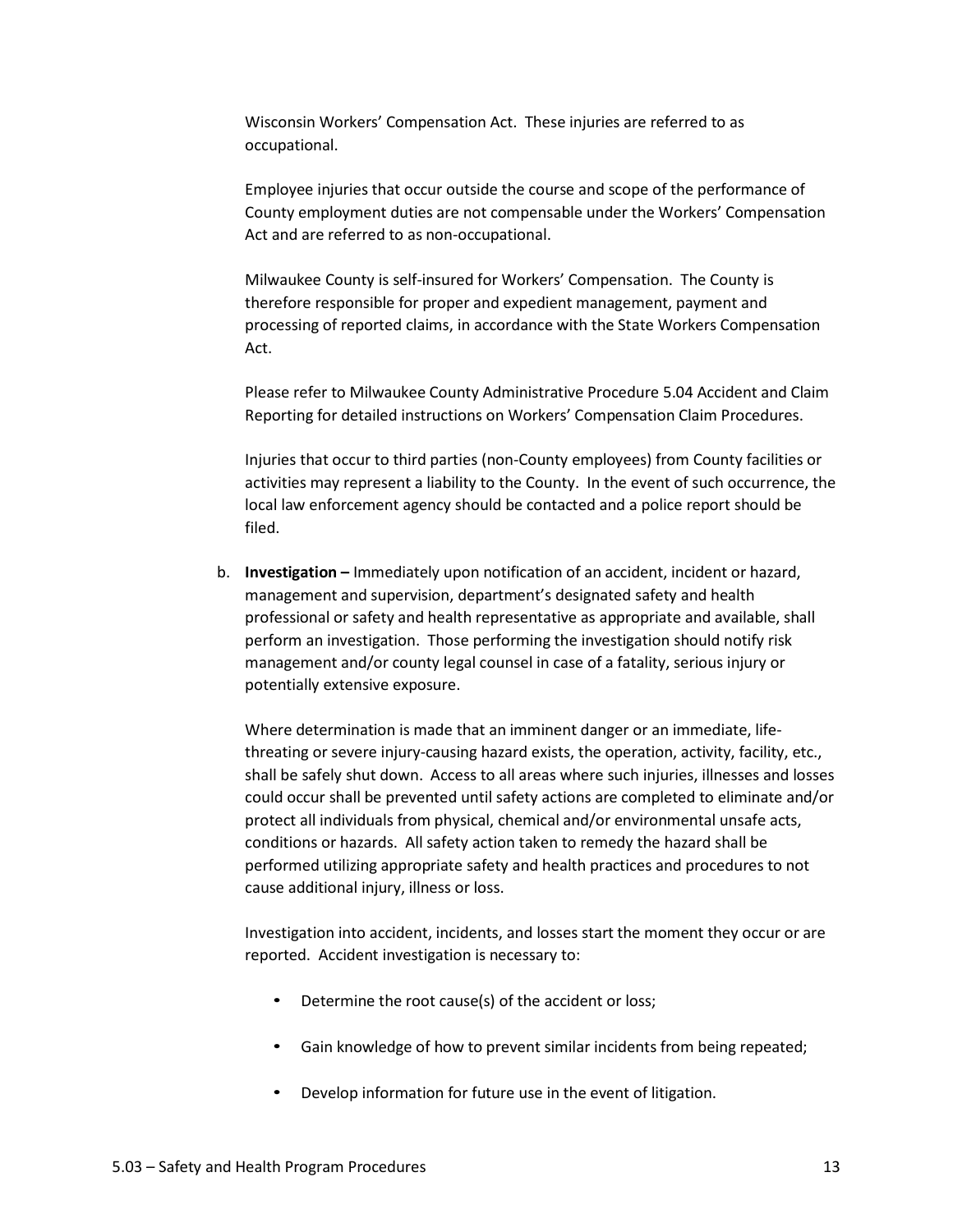Initial investigation is usually made by the area supervisor, as he/she may be the first person in authority on the scene. Additional personnel who should be involved in accident investigation may include available safety and health professionals, area managers, risk management or legal counsel. In some cases, a professional accident investigation representative providing a non-biased professional opinion may be necessary or desirable where losses are extensive, or litigation is anticipated.

For accident investigation to be a successful part of a safety and health program, it must be performed to determine facts, not search for fault. All aspects and causal factors of what led to the accident, incident or hazard, as well as how it occurred, should be recorded in detail. Minimum information should be gathered immediately after an accident or incident to determine who, what, when, where, how and why facts, including, but not limited to:

- Employee or public information.
- Incident or occurrence time and date factors.
- Employee(s) or public statement and description of occurrence or incident.
- Witness accounts of occurrence or incident.
- Police, fire, paramedic and other emergency response report information.
- Supervisory description (if known) of occurrence or incident.
- Equipment operation and usage information relative to occurrence or incident if applicable.
- Review of task or work activity description for operation being performed (job safety analysis) with discrepancies, if any, noted.
- Protective and prevention measures provided and utilized or not utilized.
- Injury and loss information.
- Recommended safety action to prevent future accidents and/or losses.
- Follow-up to all above-listed items to ensure safety and health, as well as to ensure regulatory compliance.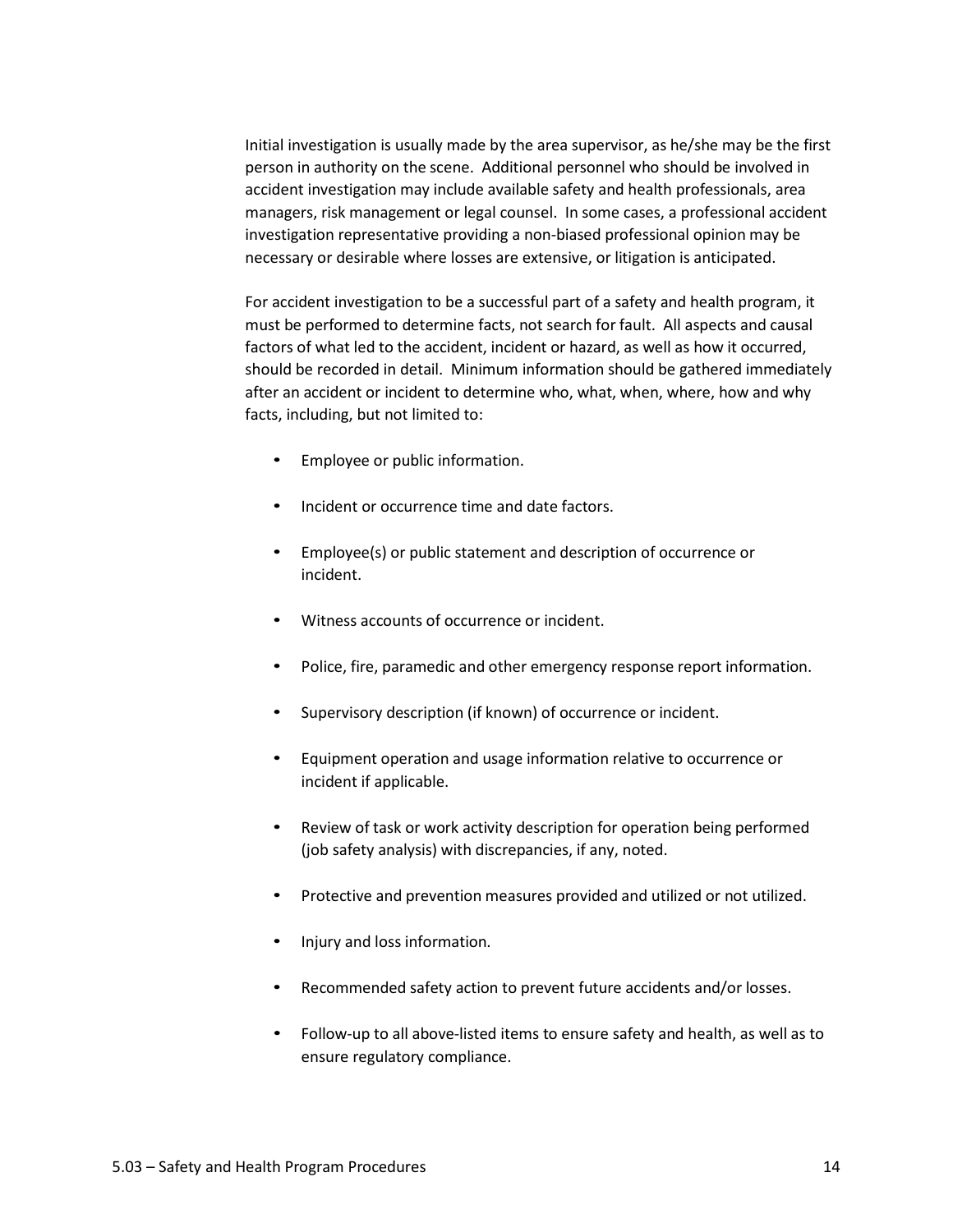- Photographs and possibly video footage of the incident are also recommended to quantify unusual circumstances and may be taken to provide additional documentation of pertinent facts at the scene.
- Any material collected during an investigation must be collected and secured. Destroy nothing without consulting risk management or legal counsel.

The Milwaukee County First Notification of Injury Form can be found via 5.04 Accident and Claim Reporting Procedures. The designated safety professionals Milwaukee County Accident Investigation and Safety Action Report form is attached to this document.

i. **5 – Why Method –** One method of investigating accidents is the 5-Why method. This method helps to determine the cause-effect relationships in a problem or failure event. It can be used whenever the real cause of a problem or situation is not clear. Using the 5-Whys is a simple way to try solving a stated problem without a large detailed investigation requiring many resources. When problems involve human factors this method is the least stressful on participants. It is one of the simplest investigation tools easily completed without statistical analysis. By repeatedly asking the question "why?" you peel away layers of issues and symptoms that can lead to the root cause. More obvious explanations may have yet more underlying problems. But it is never certain that you have found the root cause unless there is real evidence to confirm it.

Individuals start with a statement of the situation and ask why it occurred. Individuals than turn the answer to the first question into a second Why Question. The next answer becomes the third Why question and so on. By refusing to be satisfied with each answer individuals increase the odds of finding the underlying root cause of the event. Though this technique is called "5-Whys", five is a rule of thumb. You may ask more or less Whys before finding the root of the problem.

c. **Injury/Illness Statistical Analysis –** Formal statistical analysis of work injuries and/or illnesses is primary function of Risk Management. Statistical analysis can help determine where accident or incidents are occurring and to what degree. Analysis can help in preventing incidents from being repeated. It can also help target programming County wide and at individual department levels through recognition, avoidance, and prevention of similar loss causing hazards.

Upon request, Risk Management will provide statistical analysis to any Milwaukee County department. In addition, loss leading departments will receive personalized presentations in the form of annual risk reviews. Risk reviews provide a comprehensive statistical analysis of all losses for all lines of insurance coverages.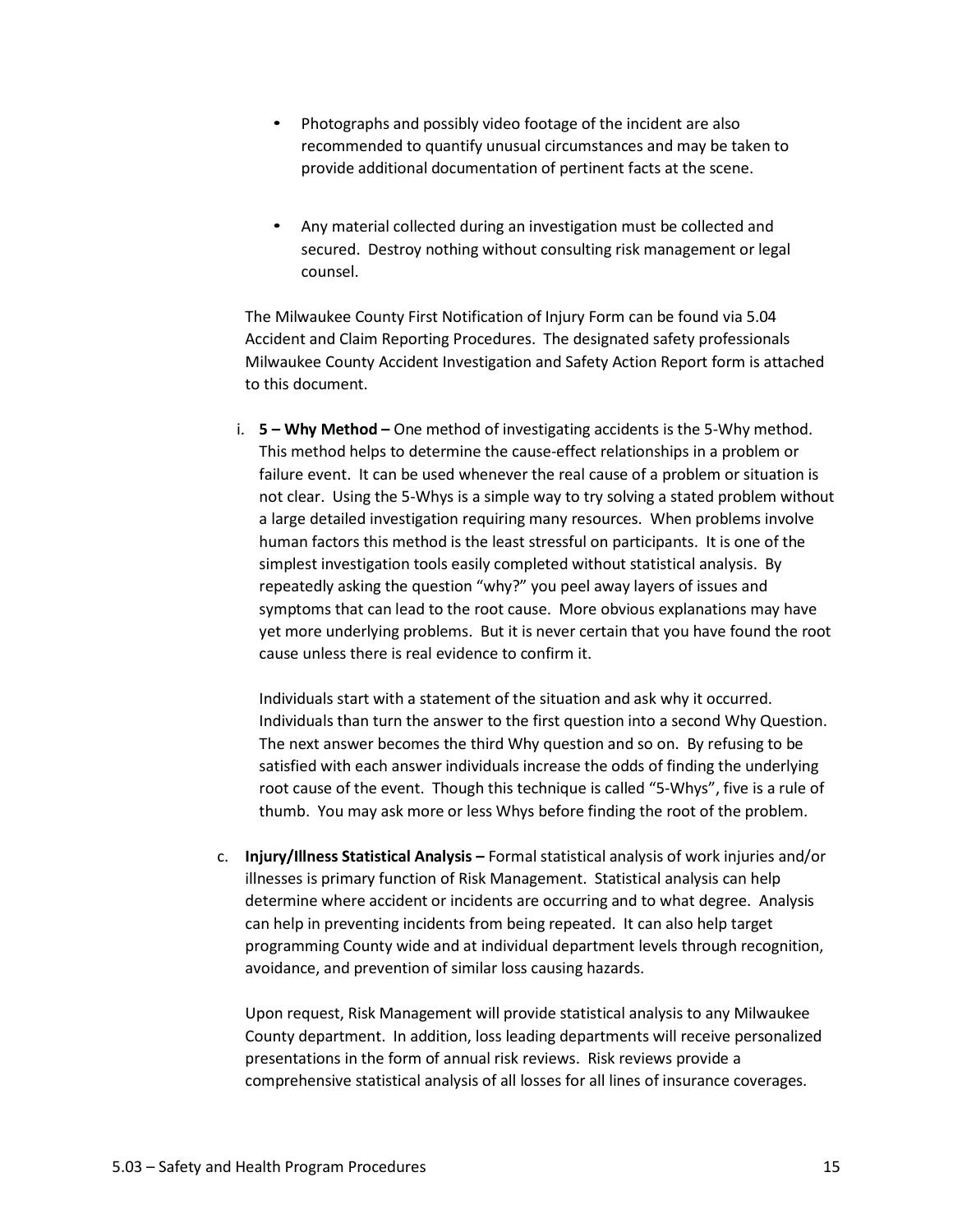d. **Occupational Injury and Illness Log and Summary** – Risk Management shall ensure that a log of all occupational injuries and illnesses is completed and maintained for each department and/or division.

The log and summary for occupational injuries and illnesses will consist of "recordable" injury/illness occurrences.

Recordable injuries and illnesses consist of:

- Occupational fatalities
- Nonfatal occupational injuries involving loss of consciousness, days away from work, restricted work or job transfer, or medical treatment beyond first aid.
- All non-fatal occupational illnesses.

A recordable injury log must be maintained, as such injuries occur, on the OSHA 300A form. Recordable occupational injuries and illness must be logged on the OSHA 300A form within seven calendar days after notice that such an injury or illness has occurred.

Copies of the entire completed OSHA 300A form shall be sent to the County Safety Manager, Courthouse Room 302, 901 N. 9<sup>th</sup> St, Milwaukee, WI 53233.

- e. **OSHA 300A Form Posting Requirement** Department heads and managing administrators shall ensure that a copy of the completed OSHA 300A summary of illnesses and injuries form is posted in a conspicuous place at each location where notices are customarily posted. The posting shall remain up from February 1 to April 30 starting with the year 2015 report form.
- iii. **Hazard Evaluation, Prevention and Control** Upon determination of workplace facility and operational hazards, evaluation of hazards should be performed. Hazards are recommended to be addressed in a prioritized fashion whereby high-risk conditions are addressed first. It should be noted that this does not mean other injury or illness causing conditions should be ignored or that lower risk hazard safety action should be delayed.

Where determined hazards could cause death, extensive illness and/or losses to facilities or the environment, immediate safety action will be necessary. These hazards would include those which are referred to as "imminent danger" hazards.

Hazards whereby severe injury, illness, property damage, equipment, and/or operational damage occurs are referred to as "serious" hazards. Serious hazards are secondary to imminent danger hazards.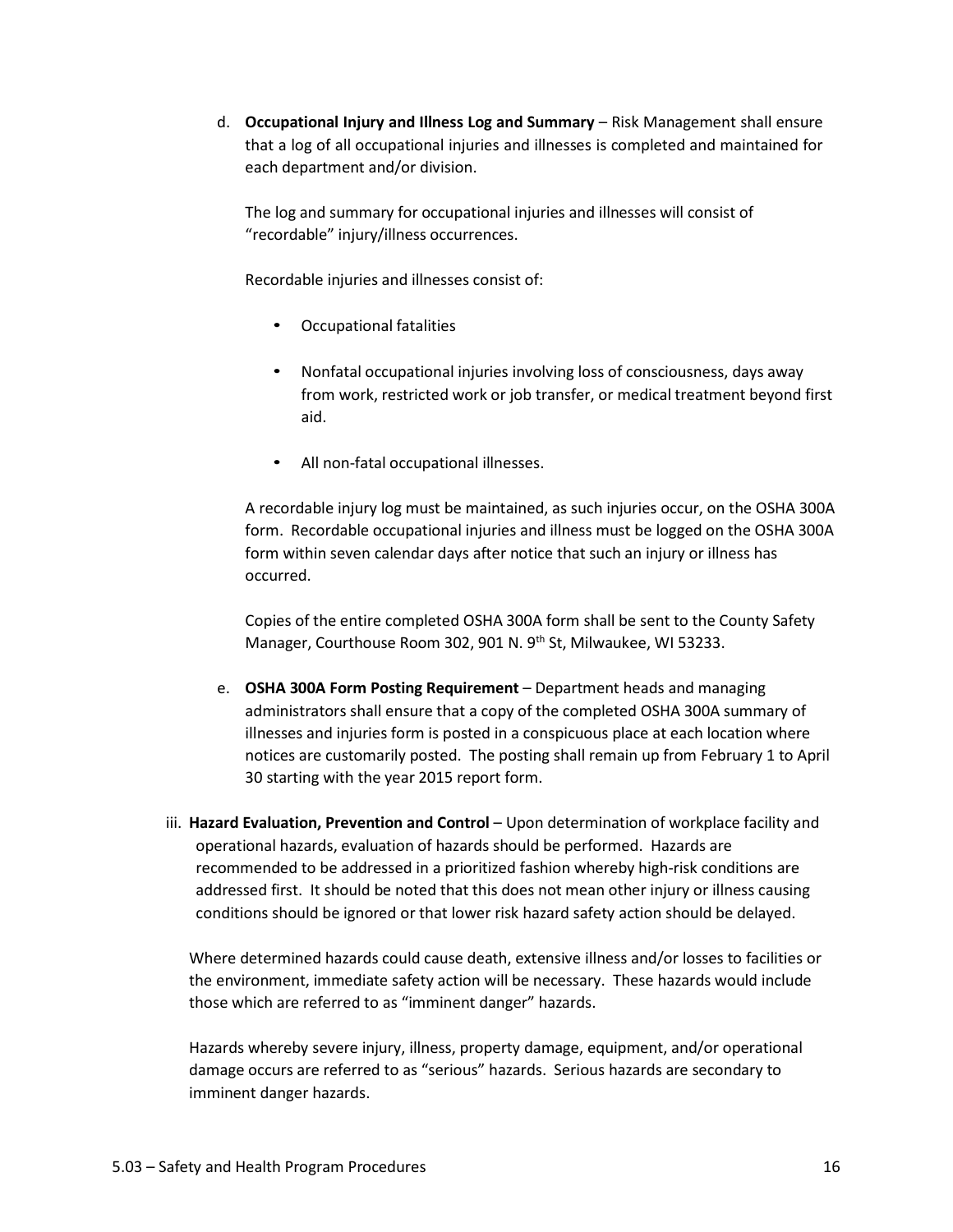A "marginal" hazard is one in which injury, illness, equipment damage or operational dysfunction may result but would not cause serious impairment.

A "minimal" hazard is one in which would most likely not result in more than a first-aid injury or illness.

When permanent safety action cannot be immediately performed, temporary safety action should be taken to include performing one or more of the following tasks:

- Preventing access to hazard areas.
- Removing personnel from hazardous exposure areas.
- Performing tasks manually or by alternate safe meansinstead of continuing to use unsafe equipment.
- Use of safe temporary equipment while permanent equipment undergoes repairs.
- Educating and training of employees in temporary alternate means of performing tasks safely.

Hazard prevention starts by establishing specific safe work procedures and ensuring that employees understand and follow established procedures. Procedures for safe work should be based upon facility/operational conditions, activities, and hazards, as determined.

Equipment and operations should be made safe and provide protection to employees or other area frequenters from inherent hazards. Engineering controls are considered the most reliable and effective way to eliminate hazards and should be the first priority of each department. Administrative controls that limit exposure to hazards by adjusting the work schedule or work practice are seen as the second priority for each department. Finally, when engineering and administrative controls are not effective or cannot be performed, personal protective equipment should be utilized.

- 1. **Safe Work Procedures/Rules –** Each department is responsible for creating, reviewing, updating, and enforcing internal safety work rules. Safety work rules should be tailored based upon facility/operational conditions, activities, and hazards, as determined within their department and its divisions.
	- a. **Basic Safety and Health Rules –** The following basic safety and health rules have been established to help make Milwaukee County a safe, healthy and efficient place to work. These rules are in addition to safety and health work rules established by each department. Failure to comply with any safety and health rule may result in disciplinary actions.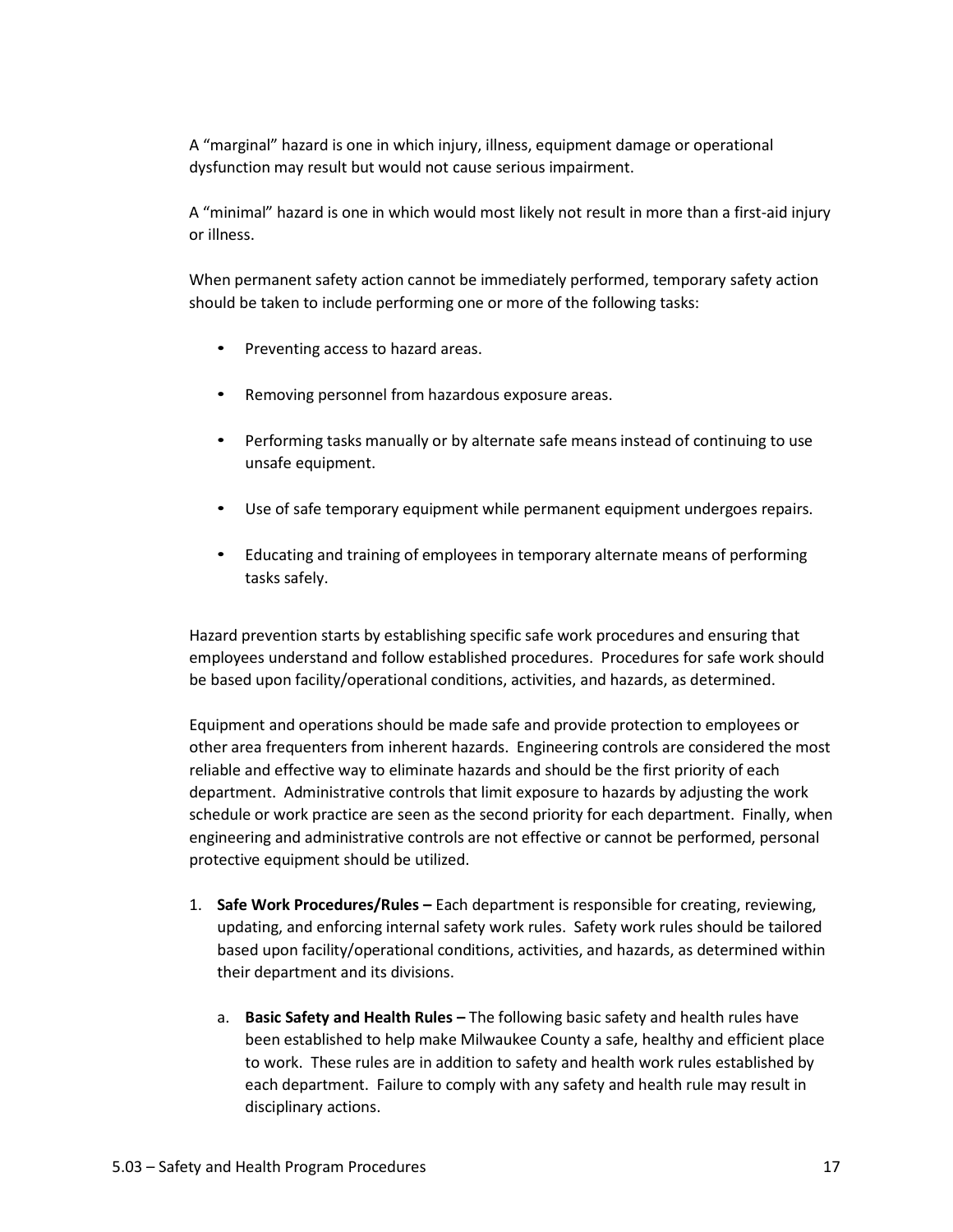- i. Never do anything that is unsafe to get the job done. If a job is unsafe, report it to your supervisor, departmental safety professional, or safety committee representative. We will find a safer way to do that job.
- ii. Do not remove or disable any safety device! Keep guards in place at all times on operating machinery.
- iii. Never operate a piece of equipment unless you have been trained and are authorized.
- iv. Use your personal protective equipment when it is required.
- v. Obey all safety warning signs.
- vi. Loose clothing will not be worn around moving machinery. Hair longer than shoulder length shall be tied back or secured in a hair net.
- vii. Working under the influence of alcohol or illegal drugs is prohibited.
- viii. Do not bring firearms or explosives onto Milwaukee County property, unless prescribed for official job duties.
- ix. Horseplay, running, and fighting are prohibited.
- x. Report spills immediately so that they can be cleaned up promptly by appropriately trained employees or contracted employees can be contacted.
- xi. Replace all tools and supplies after use.
- xii. Do not allow materials, especially combustible materials, to accumulate where they will become a tripping or fire hazard. Keep lids on trashcans at all times.
- xiii. Do not block any fire extinguisher, fire exit or exit pathway with materials or equipment.
- 2. **Planning and Preparing for Emergencies/Emergency Training and Drills –** Each department and its divisions are responsible for reviewing, updating, and enforcing the Milwaukee County Continuity of Operations and Emergency Action Plans established by the Office of Emergency Management. The Office of Emergency Management has provided templates for both plans and provides updates, training, and drills as necessary to maintain compliance with regulatory authorities. To receive copies of these documents please contact the Office of Emergency Management.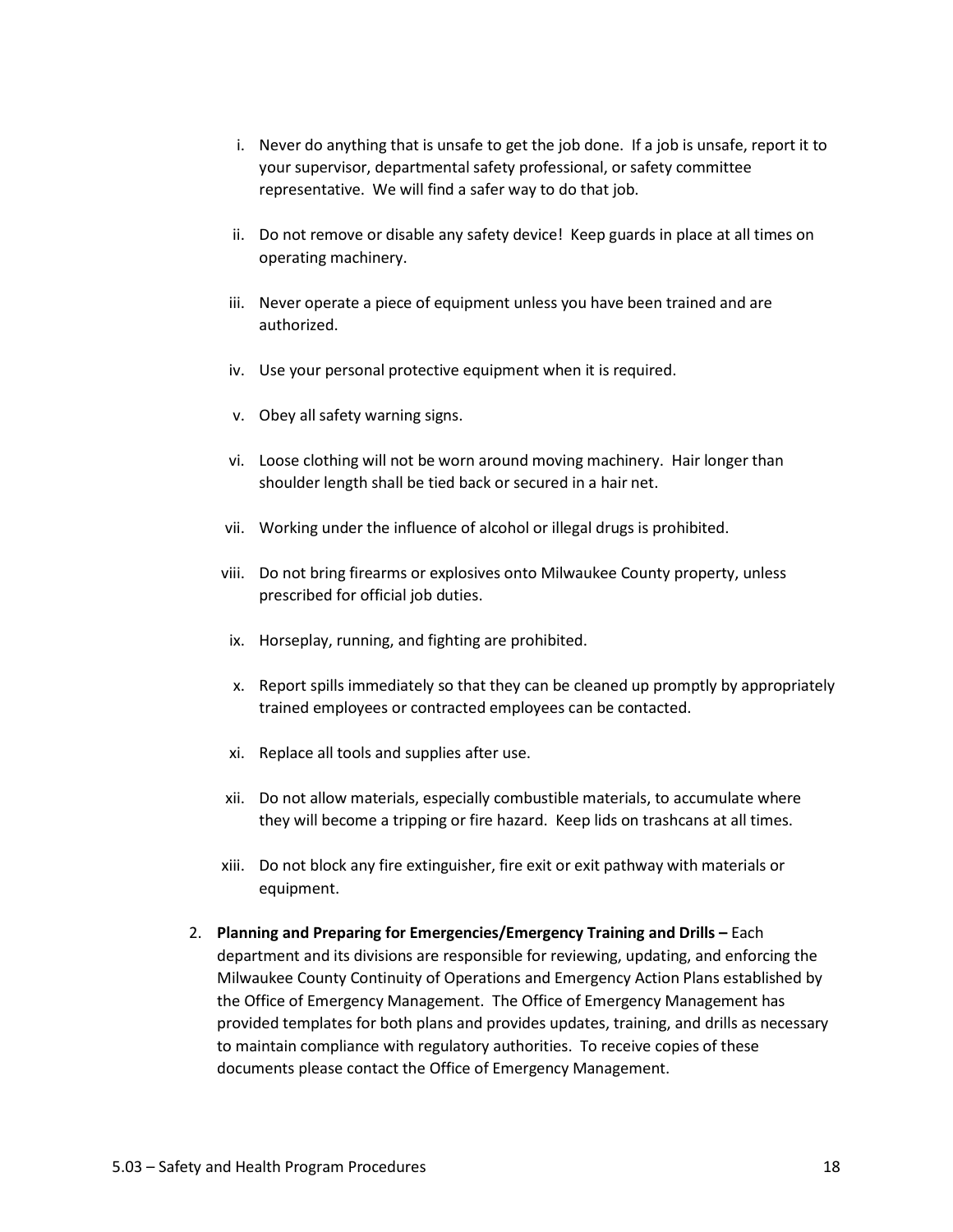3. **First Aid and CPR Medical Program** – For operations and facilities where no medical facilities such as clinics, hospitals or physicians are near or within reasonable accessibility, personnel should be certified in first aid and CPR (cardiopulmonary resuscitation). Even where medical facilities are available or reasonably close, first aid and CPR trained individuals can be life savers and may keep minor injuries from becoming major until medical help arrives.

The American Red Cross, American Lung Association and other accredited agencies offer certified training and may be contacted for assistance as to how many employees should be trained and to what extent, based on the facility/operation hazard potential, occupancy and exposure. Additionally, the Office of Emergency Management, through its Emergency Medical Services (EMS) division has the capabilities to deliver the appropriate level of training to Milwaukee County staff.

A properly designed first aid and CPR program targets safe performance of tasks, with prevention of blood borne disease transmission as a high priority. Protective equipment, including surgical gloves and approved one-way resuscitation devices, protects individuals when properly used and should be supplied for use in the event of emergency and for use whenever first-aid treatment and/or CPR is administered.

Accredited agency programs should be reviewed by safety and health and medical professionals to ensure allsafety and health techniques are included as part of the firstaid and CPR programs.

It is recommended that each County department shall maintain and post a list of their certified individuals, with certification dates, expiration dates, etc. As facility personnel change, the roster should be updated, with new individuals certified and re-certified as necessary.

iv. **Safety and Health Training** – Department heads and managing administrators shall ensure that employees are properly and adequately trained and educated where codes, standards or other regulatory requirements require or necessitate employee training or where training can be used as a tool to mitigate potential accidents and losses. Training refers to the presentation of pertinent information.

Any employee training that is performed should provide adequate safety and health information and instruction to employees for personal safety, safety of fellow employees, and safety of other area of facility frequenters.

All employees need to be properly and appropriately trained in safety and health program criteria:

• To ensure compliance with laws, regulations and standards.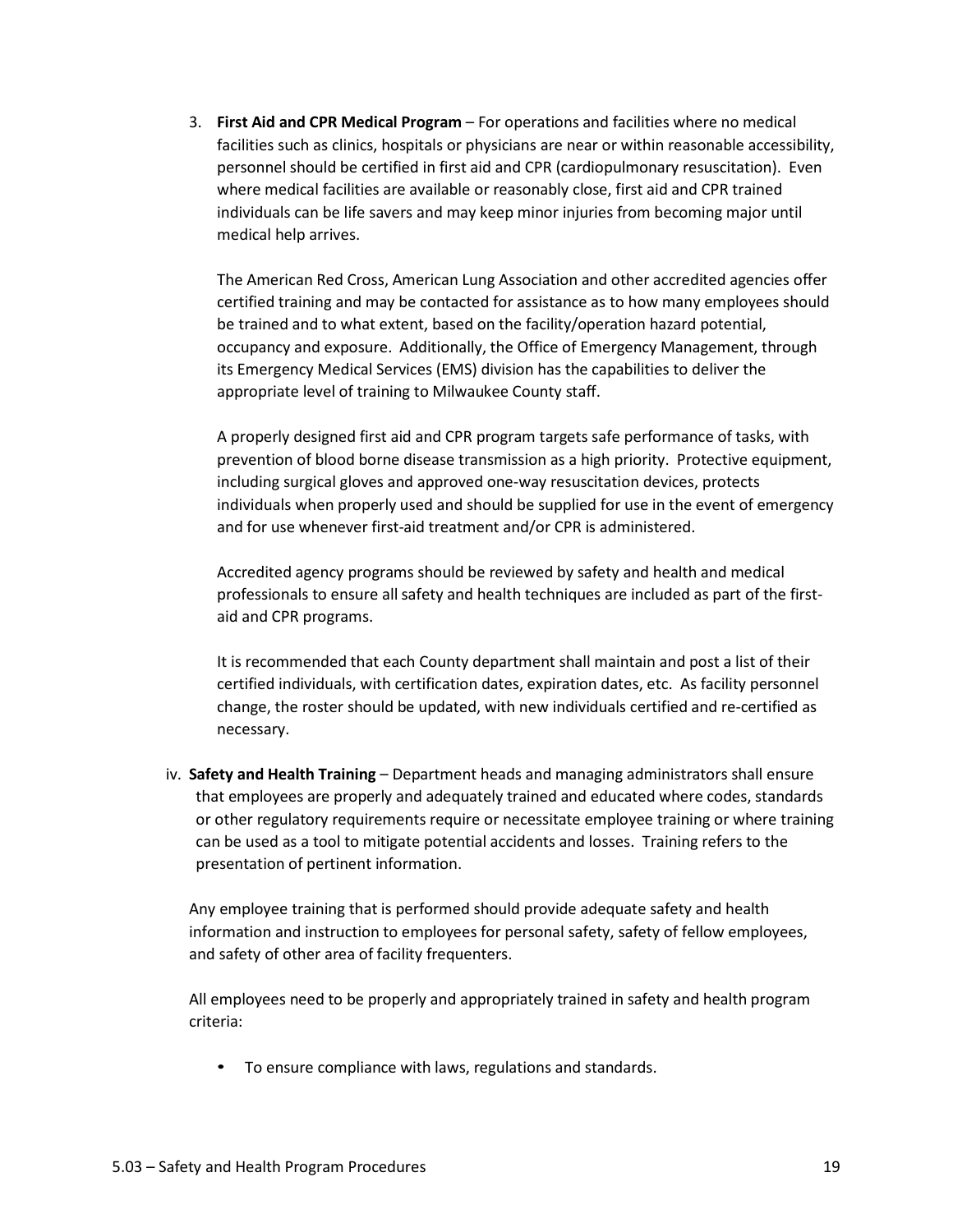- Specific to individual job tasks.
- Whenever new or updated facilities, operations or processes are created.
- To avoid having accidents and injuries.
- To inform them of current new or updated information, policies, procedures, regulations, etc.
- To develop or improve an individual's efficient, productive and/or safe job task or activity performance.
- To motivate safe job performance.
- To decrease waste.
- To inform individuals of hazards, and procedures to protect them from hazards.
- To prevent reoccurrence of occupational accidents, injuries, illnesses, or losses.
- Upon hire and/or reassignment of duties.
- On an annual or even more frequent basis, as required.
- 1. **Training Determination and Identification** Prior to training development, determination needs to be made as to whether training is required, or whether it is desired as part of a solution to a safety and health problem.

Hazard determination process analyses information can be compared to applicable standards or other governing regulatory requirements. Development of training to ensure compliance shall then be performed.

Training may also be viewed as a possible problem-solving solution, but should not take the place of implementing engineering, administrative, or PPE controls to deal with potential hazards.

Once determined, specific training needs should be identified. The training identification process is based upon what specific employee safety and health performance is required to achieve compliance and/or accomplish desired levels of employee competency.

Job safety analysis information can be referred to and used as part of the training process. Refer to page 9 of this program and procedure for information on job safety analysis.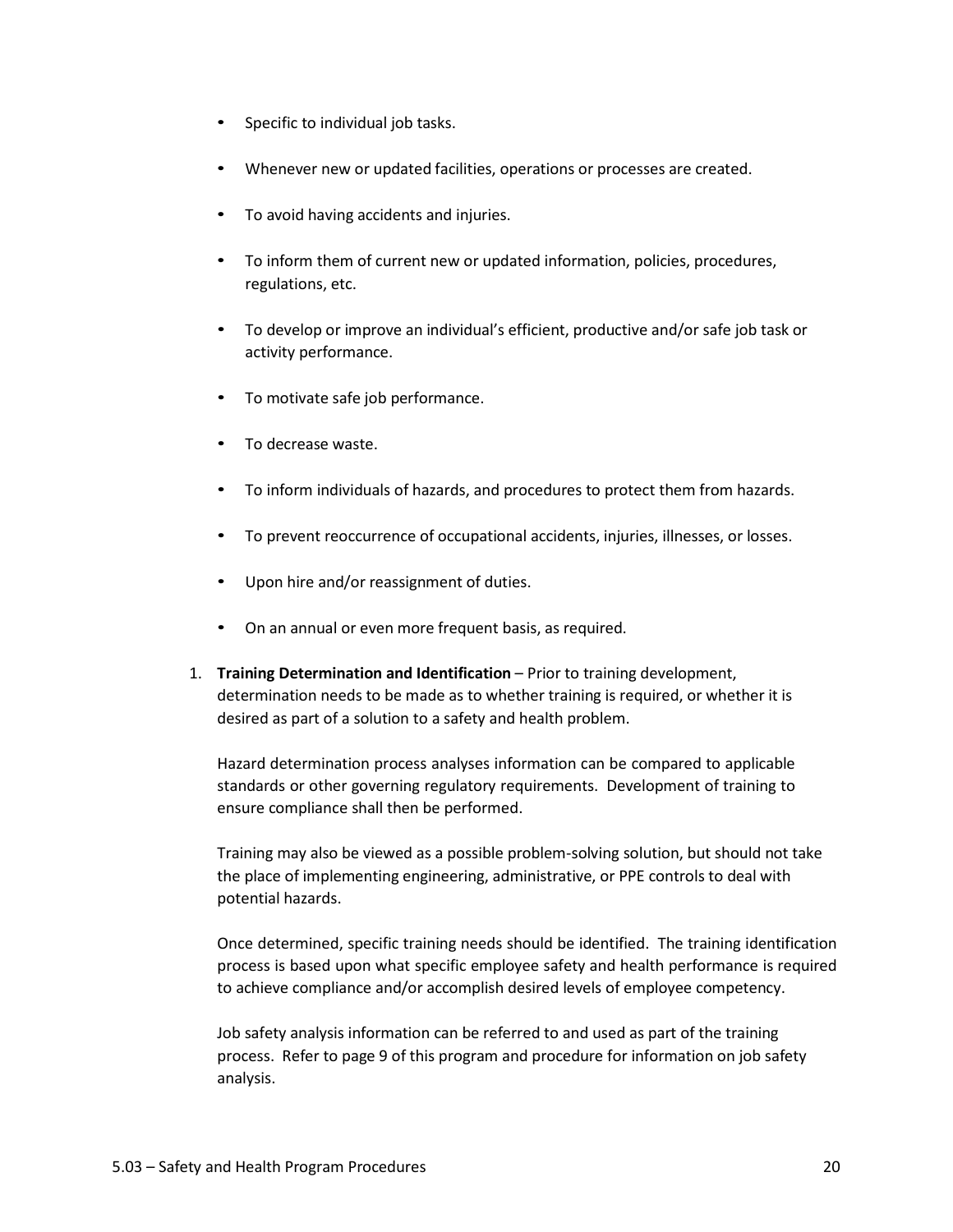Information from accident/injury records and reports can also be used in the training process whereby incidents are researched as to cause, and training is then designed to prevent recurrence. Refer to page 15 of this program and procedure for statistical analyses information on occupational injuries and illnesses.

Employee workplace and activity observations and interviews can result in identified training needs where deficiencies are noted.

Similar industry or service field training programs can be researched for comparison purposes to help ensure completeness of developed training programs.

Risk Management can conduct safety needs assessments as required/requested by departments to further help determine what training is applicable to their staff members. A safety needs assessment is a detailed review of operations and job classifications to further determine the appropriate training for staff members. An example of a safety needs assessment template form is attached to this procedure.

2. **Training Goals and Objectives –** Upon identification of training requirements or desires, specific, measurable, attainable, results-focused, and time-bound (S.M.A.R.T) goals and objectives can be developed. Objectives should be developed prior to performing training and should identify what the training individual or group will have learned and be able to do upon completion of the training process.

After training goals and objectives have been completed, learning activities that enable training process employees to demonstrate learned skills and knowledge should be developed. Typically, this is a "hands-on" activity that is observed step-by-step by qualified and competent individuals to ensure safe task performance. The job safety analysis can once again be utilized during the hands-on process to verify safe performance of each task step.

Training programs and activities should be evaluated to ensure that desired goals and objectives are being accomplished. An employee performance review before and after the training process can indicate the amount learned, and the amount of reinforcement which may be necessary where unsafe activities are found to continue. The evaluation plan should be developed along with training session objectives and content materials.

Evaluation can include:

- Completion of questionnaires by attendees.
- Supervisor or manager observations of employee performance.
- Verification of workplace improvements through review of accident and injury rates.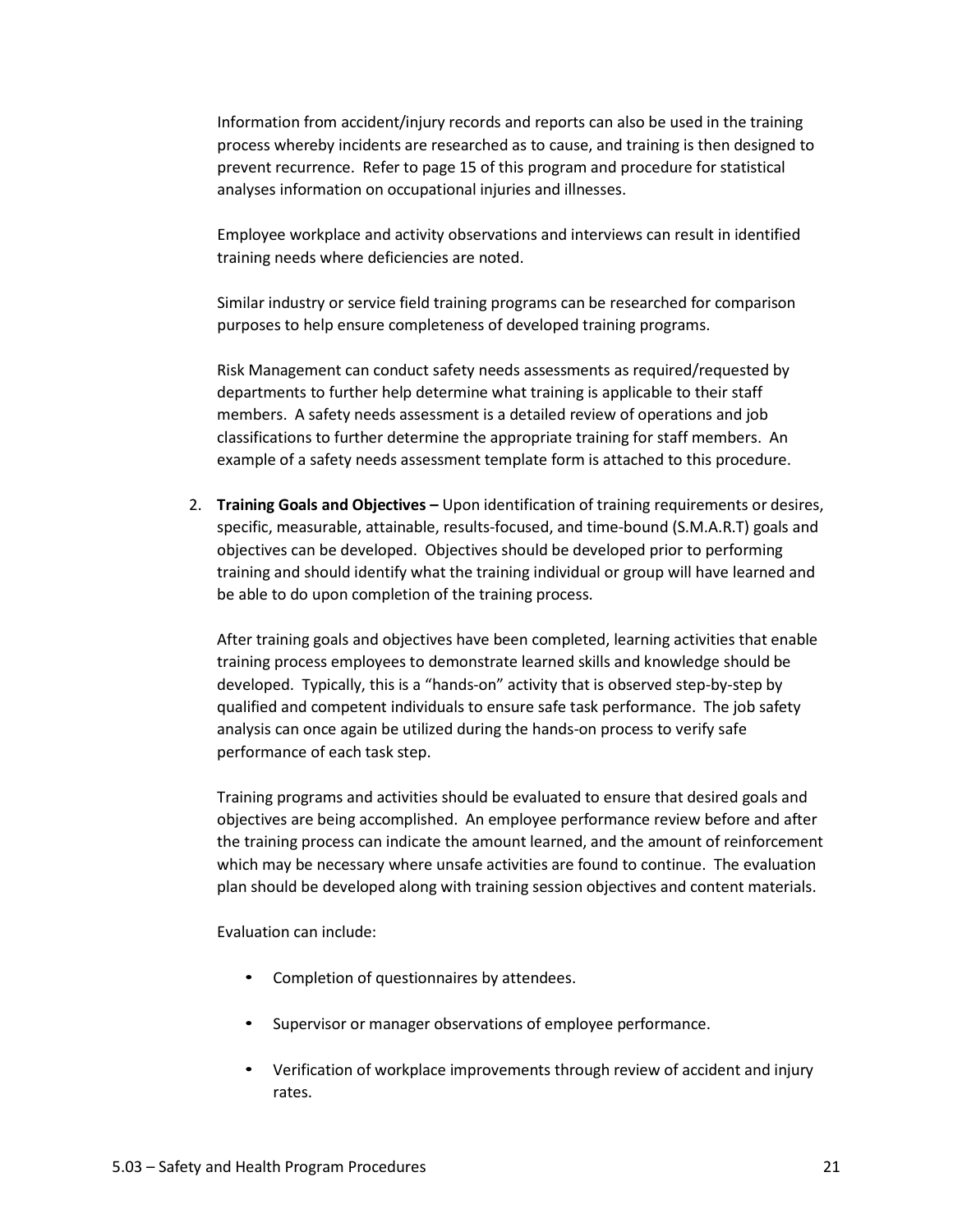3. **Conducting Training –** Milwaukee County safety professionals shall ensure that safety and health training programs are conducted in a manner and format conducive to achieving stated goals and objectives, and in a form that ensures communication to all affected individuals.

For employees to become engaged and motivated to learn safety and health training information, they will need to appreciate its value to their personal safety and health, as well as the safety and health of co-workers and the public.

A detailed safety and health training program incorporate training for all employees. Job performance should not only be measured by production and quality, but should be measured by the combination of production, quality, and safety. The three are equally important and when combined form the perfect workplace triangle. This results in the optimal performance of employees and departments.

Training should supply all necessary information to perform all aspects of a job task or operation safely, and in such a manner as to prevent or limit the potential for loss.

Upper management, line managers and supervisors, and all employees must receive training in safety and loss prevention. Each must understand his/her role(s) in establishing and maintaining a successful program to prevent and control work injuries, illnesses, and losses.

When properly performed, training serves as an important safety and health communication tool. Training should guide and direct employees to perform a job task or activity safety, skillfully and efficiently. It should also be used as chance to hear employee concerns which relate to the training topic. It is important to remember that management may develop and present procedures, work rules, and training programs, but employees must be properly engaged and motivated to apply the safety and health concepts, procedures, and programs to reflect management's commitment to safety and health.

4. **Upper Management Training –** For the safety and health program to become a successful part of performing job tasks and activities within facilities and operations, upper management must be supportive of all program criteria. Their support and backing can be gained through safety and health training.

The type of training provided to upper management is different from that provided to managers/supervisors and employees. Upper management training should be targeted to include:

• Purpose and objectives to the program.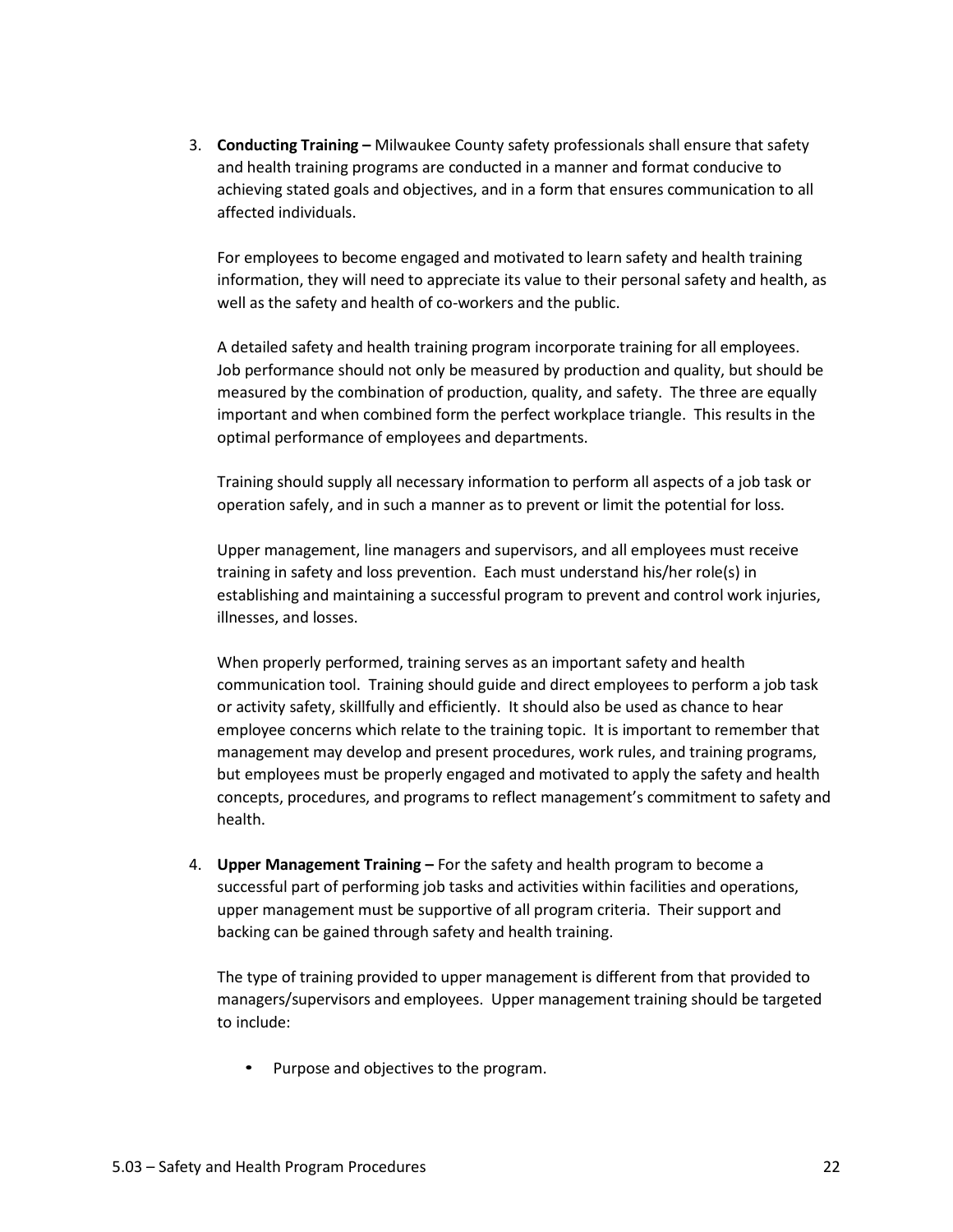- How safety and health contribute to productivity and efficiency.
- Regulatory safety and health requirements and responsibilities for safety and health.
- Possible consequences of willfully maintaining an unsafe workplace.
- Why and how management must engage and motivate supervisors and employees to actively incorporate safety and health programming into job tasks and activities for operations and facilities.
- How and when program effectiveness should be established and monitored.
- An overview of information that managers/supervisors and employees will be receiving.
- 5. **Manager and Supervisor Training –** Managers and supervisors are vital individuals in a successful safety and health program. This is especially true for the topic of training. Employees should receive instruction on how to perform a job task or activity directly from management and supervision.

Employees also look to supervision for appropriate guidance in special or emergency situations. Manager and supervisor influence over employees must include safety techniques to complement the overall program. Safety and health training must be provided to managers and supervisors on a regular basis. It will provide them with another tool to enhance productivity, quality, and employee engagement and motivation.

For manager and supervisor training to be a success, it should incorporate the following:

- Manager and supervisor specific involvement in the safety and health program, including what upper management's expectations are.
- Managing and supervising the prevention of accidents, hazards and losses.
- Manager and supervisor safety and health responsibilities.
- Regulatory, legal, and ethical requirements.
- Training in safety and health practices for their employees.
- How managers and supervisors should train and engage and motivate their employees to work safely and prevent losses.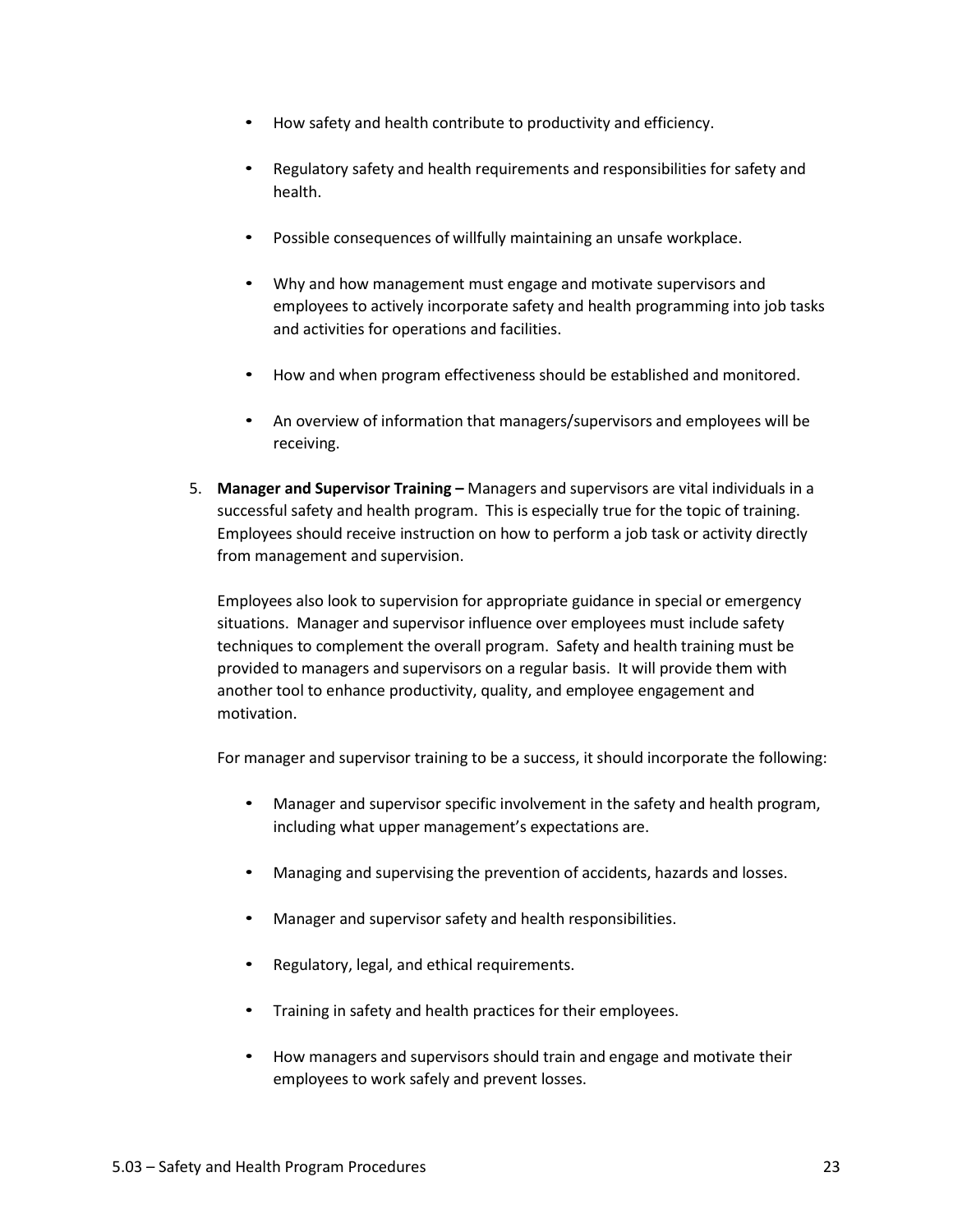• Training all specific areas of safety and health that their employees must know, such as: regulatory compliance, emergency response, reporting of hazards, filing of workers' compensation claims, etc.

Milwaukee County offers OSHA 10 and OSHA 30-hour courses to fulfill these requirements. The OSHA 10 hour and 30-hour courses provide training for managers and supervisors on the recognition, avoidance, abatement, and prevention of safety and health hazards in the workplace. The courses also provide information on workers' rights, employer responsibilities, etc. Registration for both the OSHA 10 hour and OSHA 30-hour courses is available through the Milwaukee County learning management system.

6. **Safety and Health Professionals –** Upper management, managers, and supervisors and virtually all other employees look to safety and health professionals for guidance, training, education, and information. Safety and health professionals must constantly keep up-to-date with current and upcoming safety and health requirements, practices and concepts to meet the needs and demands for successful program communications.

To train, educate and guide others, safety and health representatives must first receive the same.

Safety and health professional development seminars are one of many sources of training and education. Many are available at a small cost, or, in some cases, free of charge. Caution should be observed to verify the competency of the sponsoring agency presenting the seminar. Safety and health professionals should search out program availability and verify program content with in-house application of information to maximize the training and education experience. Concepts learned during these development opportunities should then be incorporated into the Milwaukee County Safety and Health Program.

7. **Outside Training Professionals** – Milwaukee County may choose to utilize outside training professionals to deliver safety and health materials/training. These individuals may include, but are not limited to, insurance loss control consultants, original equipment manufacturing consultants, governmental inspectors and agency representatives, etc.

The qualifications of the outside training professional and content of training provided by these individuals must be verified prior to any training being conducted at Milwaukee County. This will ensure quality of delivery and application to Milwaukee County employees.

8. **Training Documentation and Recordkeeping –** As with all training and education, permanent documentation and recordkeeping is necessary. Training that is not documented cannot be verified. Documentation may include time, date, personnel sign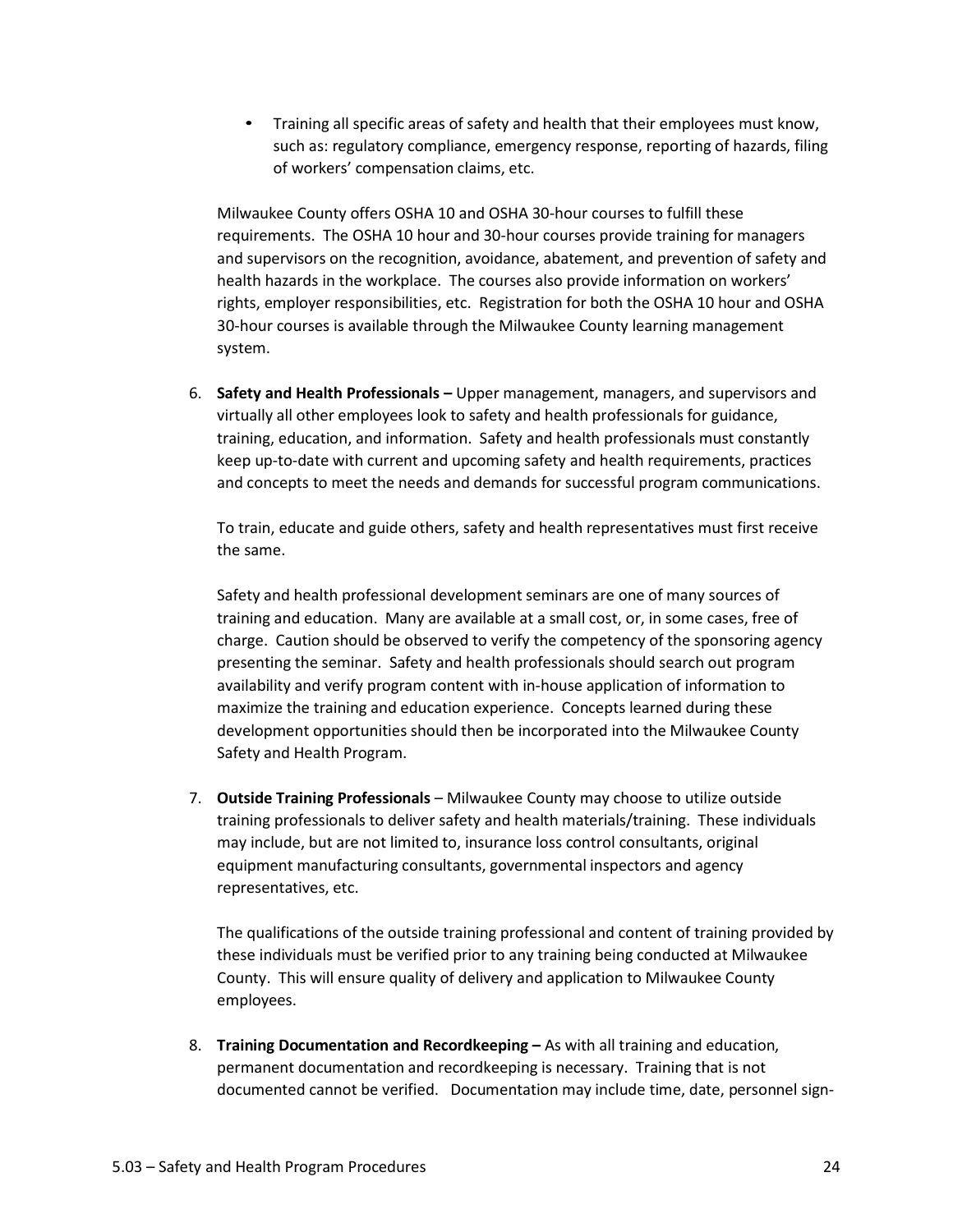in attendance, personnel absent, location where presented, topic(s) discussed, questions to be answered, follow-up items, whether completed or pending, etc.

Safety training documentation and recordkeeping should be maintained through the Milwaukee County Learning Management System (LMS). The LMS serves as a repository for training documentation and is a useful tool in organizing/verifying compliance with training needs.

Training courses delivered by Risk Management require managers and supervisors or employees to pre-register. Once registered, managers and supervisors are responsible for ensuring that employees attend the designated training. Risk Management will verify attendance and complete sign-off documentation through the LMS.

- 9. **Training Competency –** Training may include formal and/or informal testing on the information presented to employees. This can indicate success or the need for improvement of training and education programming, which will ultimately result in training success.
- 10. **Employee Training –** Employees consist of all individuals taking direction from management as covered in this section. For employees to carry out their tasks and activities in accordance with the safety and health program, they must be given information that should engage and motivate them to do so.

Employees may have a right to information under Federal or State standards, regulations, etc. Along with providing required training comes the responsibility for employees to carry out and implement the safety and health techniques and requirements into all tasks and activities. Training will best complement the safety and health program where it goes beyond required criteria and includes all subjects and subject matter where safety is a factor and where loss can be mitigated.

When developing an employee safety and health training program, a guideline should be followed to:

- Establish what the accomplishment(s) of the training will be.
- Determine desired employee behavior.
- Determine how desired behavior can be achieved and how it will prevent accidents and losses.
- Determine how successful implementation of training information can be measured, based upon anticipated behavior modification (i.e., reduction of accidents or reduction of losses, etc.)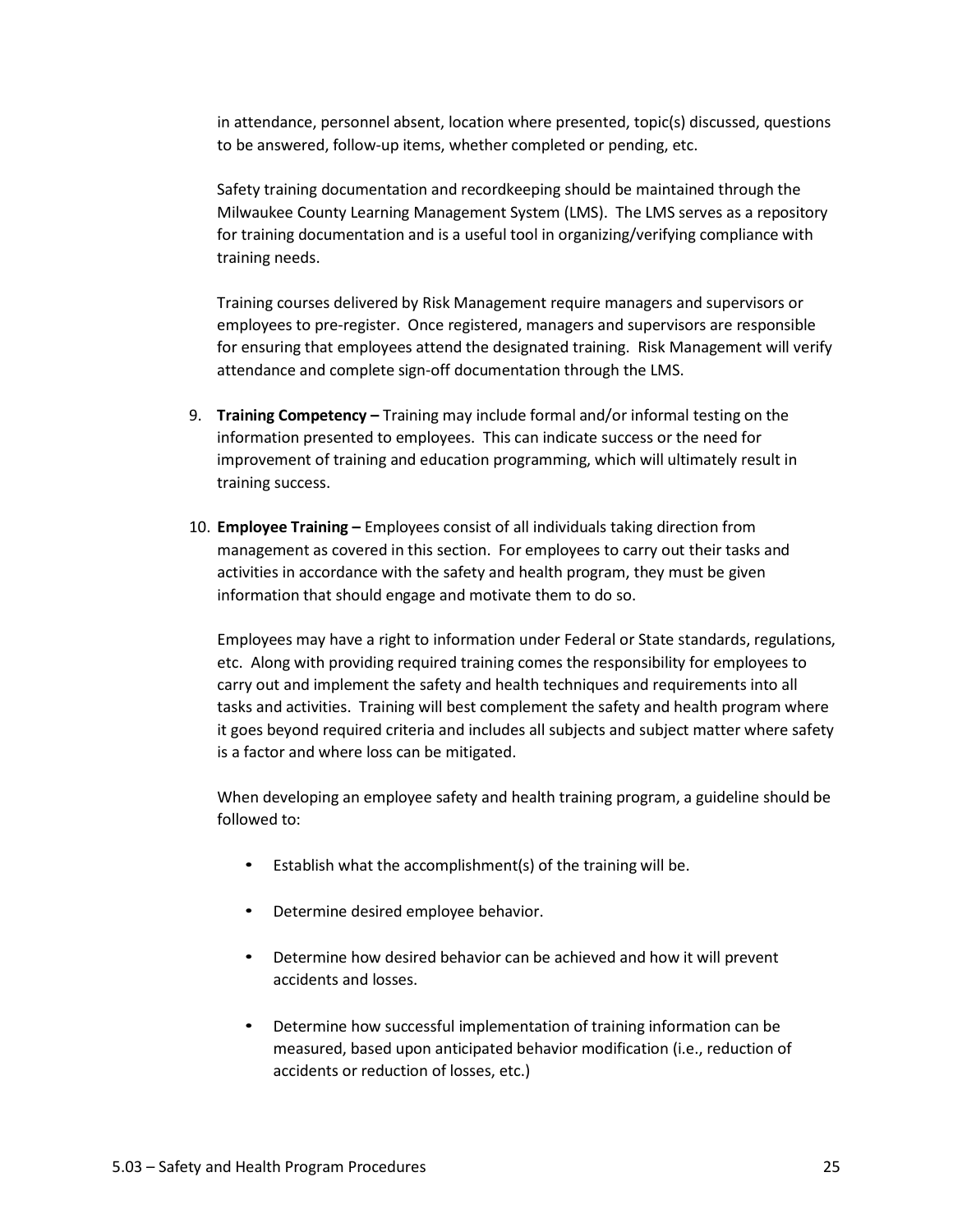- Determine current knowledge of employees in the subject matter area (i.e., will training consist of complete program or just a refresher?)
- Verify effectiveness and accuracy of applicable training and safety information and techniques.
- Verify enforcement and management support for required safety and health performance criteria for information to be presented.
- Verify required training and education criteria for the topic being presented.

Employees must know what is expected of them in performing their job's tasks and activities. This should include employee safety and health expectations. Employees must also know what to expect from management and supervisors when safety practices are not followed, when an emergency occurs, when unsafe conditions are reported, etc. Employee training programs and sessions should include anticipating employee response to information presented.

Questions asked to which immediate certain response cannot be assured should be deferred for a reasonable time limit to verify interpretation. Upon interpretation verification, the training group can be informed of the answer(s) to questions asked in bullet form, at a future training meeting and/or through supervisory staff. This will depend on the importance of information verified.

Hands-on application of classroom-presented safety and health information consists of actual guidance for employees as they are performing the task or activity. This style can yield a high rate of return for the training time investment. Employees should be trained to recognize, avoid and prevent unsafe and unhealthy working conditions and conditions which may result in a loss.

11. **Temporary Worker Training –** To ensure that there is a clear understanding of each employer's role in protecting employees, OSHA recommends that the temporary staffing agency and the host employer set out their respective responsibilities for compliance with applicable OSHA standards in their contract. Including such terms in a contract will ensure that each employer complies with all relevant regulatory requirements, thereby avoiding confusion as to the employer's obligations.

In addition, departments that utilize temporary workers need to provide a safe working environment. Departments should ensure that proper PPE, on the job training, and overall safe work practices and performance information is provided to such workers.

**Contractor Safety Training –** It is the responsibility of the contractor to initiate and maintain safety training and compliance programs that meet or exceed OSHA standards and all applicable Federal, State, and Local safety, health, and environmental regulations.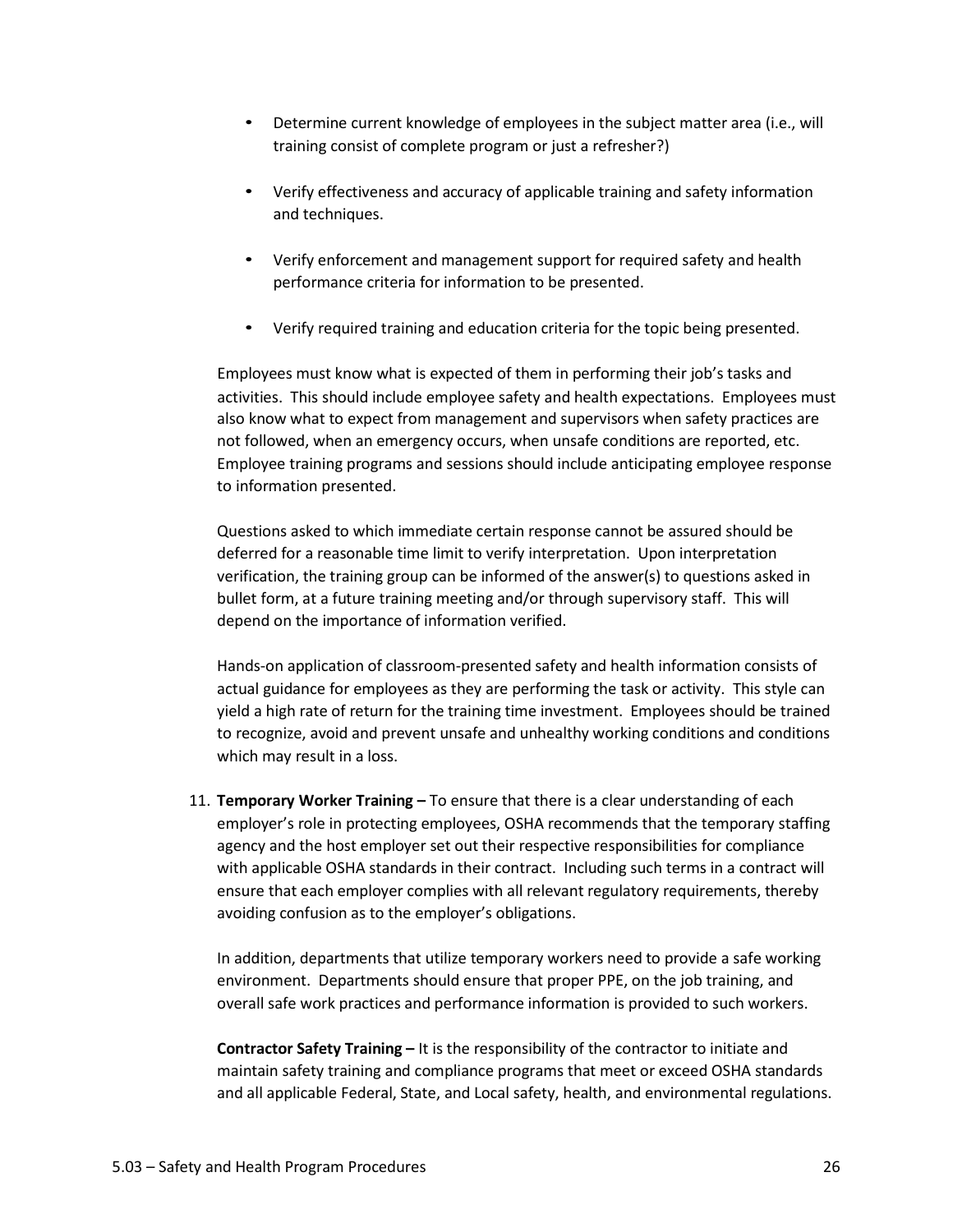- 12. **Training Support Materials –** Support materials are recommended for use to enhance and add credibility to training programs and sessions. A wide variety of resources are available to such as:
	- Job safety analysis
	- Topic handouts
	- Workbooks
	- PowerPoint Presentations
	- Prezi Presentations
	- DVDs
	- Films/slides
	- **Demonstrations**
	- Simulations
	- Practice sessions
	- Textbook references
	- Safety and health regulatory requirements
	- Safety and health manual topics

Individuals using such resources must make sure the information can be tied into the training topic and can be related specifically to the desired behavior expected from all who receive the session, program or information.

- G. **Safety and Health Recordkeeping –** Department heads and managing administrators shall ensure that appropriate safety and health records are established and maintained:
	- To ensure regulatory required compliance.
	- To minimize expenditures for any compliance required engineering and administrative controls.